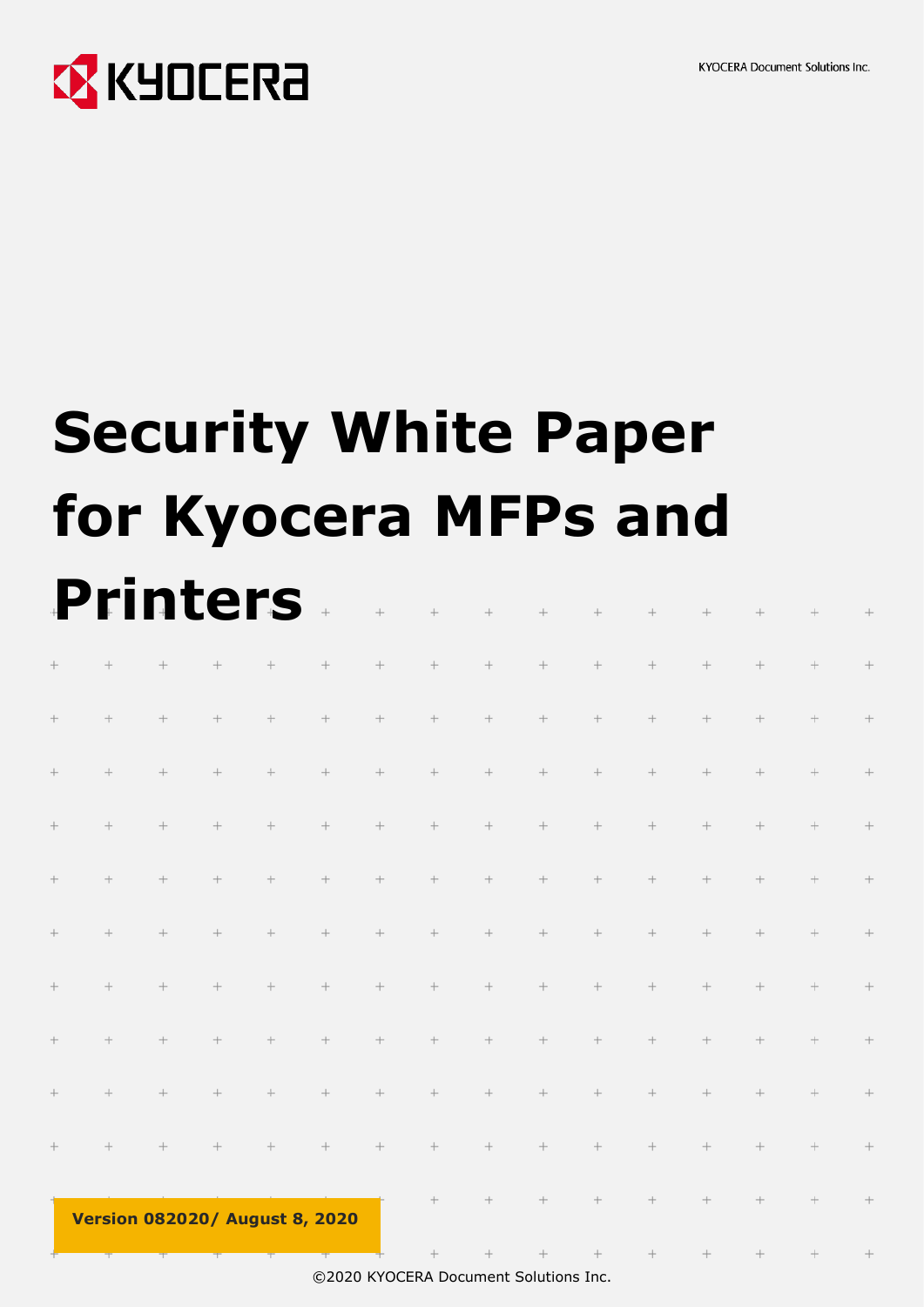## **Table of Contents**

| E-mail Send Destination Restriction Function (Permission/Rejection) 17                          |  |
|-------------------------------------------------------------------------------------------------|--|
|                                                                                                 |  |
|                                                                                                 |  |
| Retrieve a CA-Issued Device Certificate from a Simple Certificate Enrollment Protocol Server 18 |  |
|                                                                                                 |  |
|                                                                                                 |  |
|                                                                                                 |  |
|                                                                                                 |  |
|                                                                                                 |  |
|                                                                                                 |  |
|                                                                                                 |  |
|                                                                                                 |  |
|                                                                                                 |  |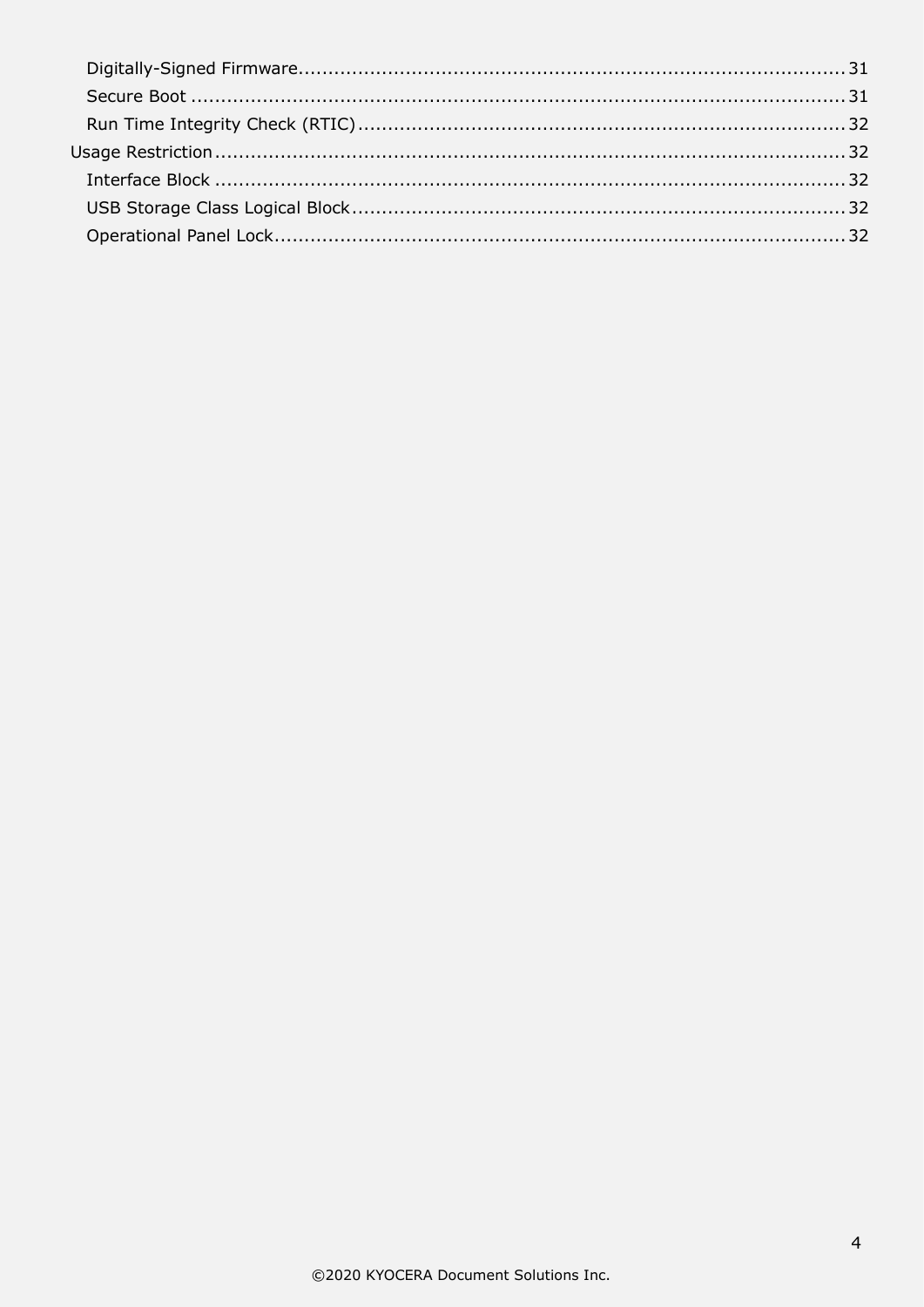## <span id="page-4-0"></span>Introduction

KYOCERA MFPs/Printers are embedded with an OS as standard. Like a PC, installing a HDD or SSD are also available into the MFP/Printer. The MFPs/Printers for the office use handle various types of sensitive information. Whereas, the MFPs/Printers are exposed to recent advanced and diversified threats, such as unauthorized access to the devices via a network, tapping or alteration of information in transit over a network, and leakage of information from HDD. KYOCERA Document Solutions Inc. (referred to as KYOCERA, hereafter) provides customers with a variety of security functions installed on its MFPs/Printers. We are always proactively taking security countermeasures against these threats so that our customers may rest assured to securely use KYOCERA MFPs/Printers. In addition, KYOCERA has obtained Common Criteria certification (known as ISO15408) that objectively verifies if security functions are correctly performed at customers' hand by the third party. This verification also applies to rigorous process that includes appropriate product design, manufacturing and delivery. KYOCERA products have been designed to have the necessary security functions and capabilities and so have been certified as they conform to an IEEE 2600.1/ IEEE 2600.2, which is an international security standard for hard copy devices enacted in 2009. KYOCERA products will also be certified as being compliant with Protection Profile for Hardcopy Devices, HCD-PP\*1 as security requirements that must be met for the Japanese and U.S. governments when procuring their MFPs. Additionally, Federal Information Processing Standard, FIPS 140-2 certified cryptographic module, which complies with the security standard created by the U.S. National Institute of Standards and Technology, NIST, is installed on KYOCERA devices. KYOCERA will continuously drive further security enhancement as standards develop or new technologies evolve to protect the KYOCERA devices.

\*1: KYOCERA products are in the evaluation phase.

The target audience for this document is intended for staff members at the sales companies of KYOCERA, local dealers and customers to explain how security functions installed on our MFPs/Printers perform against the threats and enable us to maintain security management. We are sincerely hoping that this document will be fully utilized for KYOCERA sales and services activities or customer use.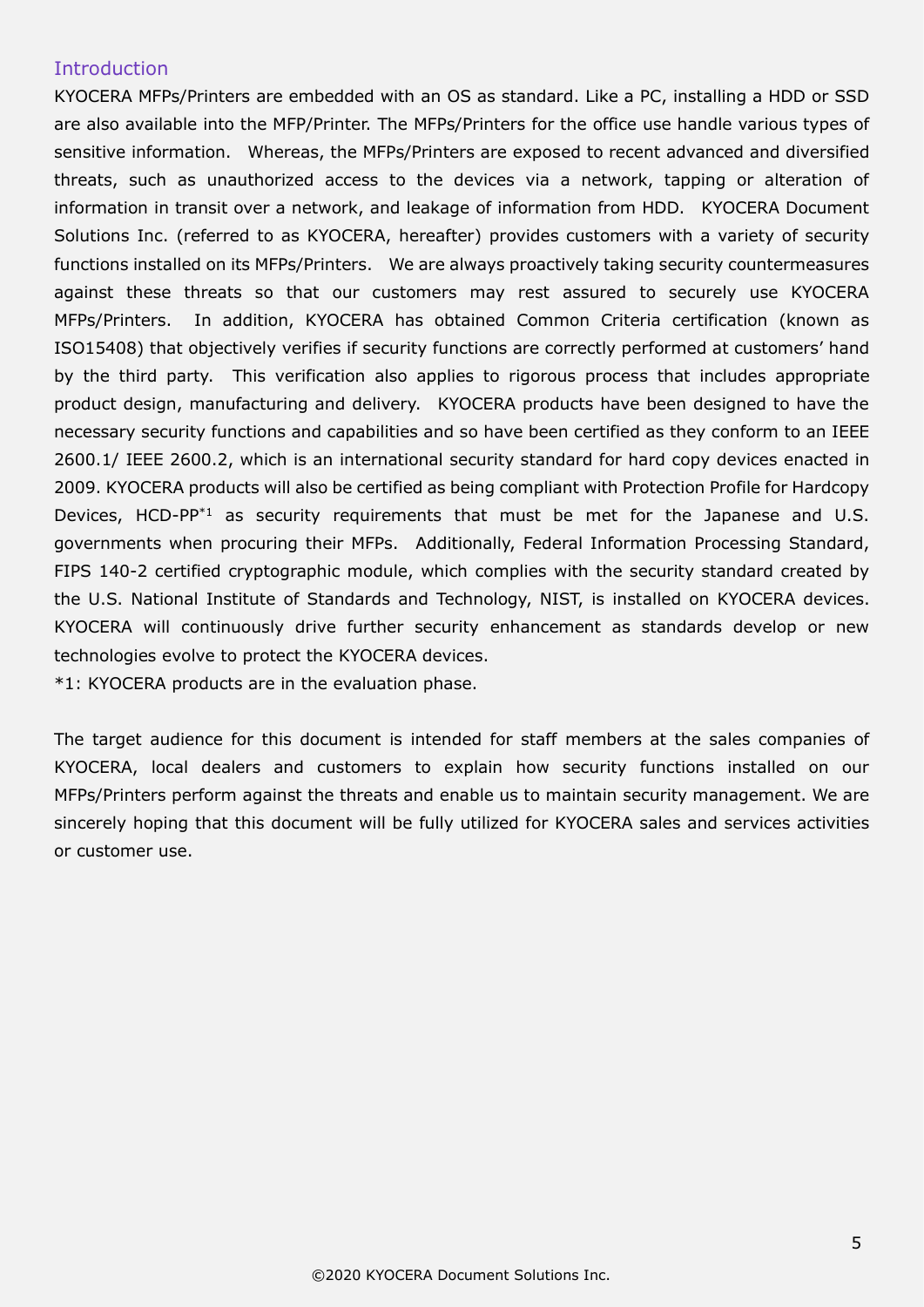## <span id="page-5-1"></span><span id="page-5-0"></span>Identification, Authentication and Authorization

#### Identification and Authentication

Identification and Authentication is an important process of verifying that a user has permission to access or use a device. A user is required to enter access credentials, such as a login user name and password, the user ID in order to identify the user, and password that only the user can know. (Figure 1)

To use the identification and authentication function, users are required to register a login user name and a login password on the MFPs/Printers in advance. That is, only users who have been registered are allowed to access the MFP/Printer. KYOCERA MFPs/Printers can help an administrator manage authorization that he/she can appropriately give a different level of authorization to each person such as "general user" or "administrator". Specific MFP/Printer functions can also be restricted on a per user basis. Before gaining access the MFPs/Printers, a user must successfully authenticate by entering a valid login user name and a valid login password, thereby protecting the MFPs/Printers against unauthorized use. Who, when and how often accessed to the MFPs/Printers, can be tracked later based on user access logs.

#### <span id="page-5-2"></span>User Authentication

This function protects information by controlling access to the information after identifying authorized user of MFP/Printer.

This enables to realize access control of asset and protection of asset.

When a login user name and a login password a user enters agreed with the ones that have been registered in advance, the user would be authenticated and then granted access to the MFP/Printer.

#### Password Policy

Password policy that encourages users to employ strong passwords including minimum length, complexity and a period of validity can be set. The function also rejects passwords, which is not applicable to the password policy. This helps prevent weak passwords set by general users and unauthorized access.

#### Account Lockout Policy

Account lockout is a function that temporarily lockouts the account when exceeding a predetermined number of login attempts within a predetermined period of time. Retry count (1-10 times) before lockout and a lockout period (1-60 minutes) can be set. When failed login with wrong passwords repeatedly occur more than the preset number of time, the user account will be disabled. The account lockout policy setting highly minimizes successful password cracking attacks on MFP/Printer.

#### <span id="page-5-3"></span>Authentication Mode

KYOCERA MFPs/Printers have the following authentication modes.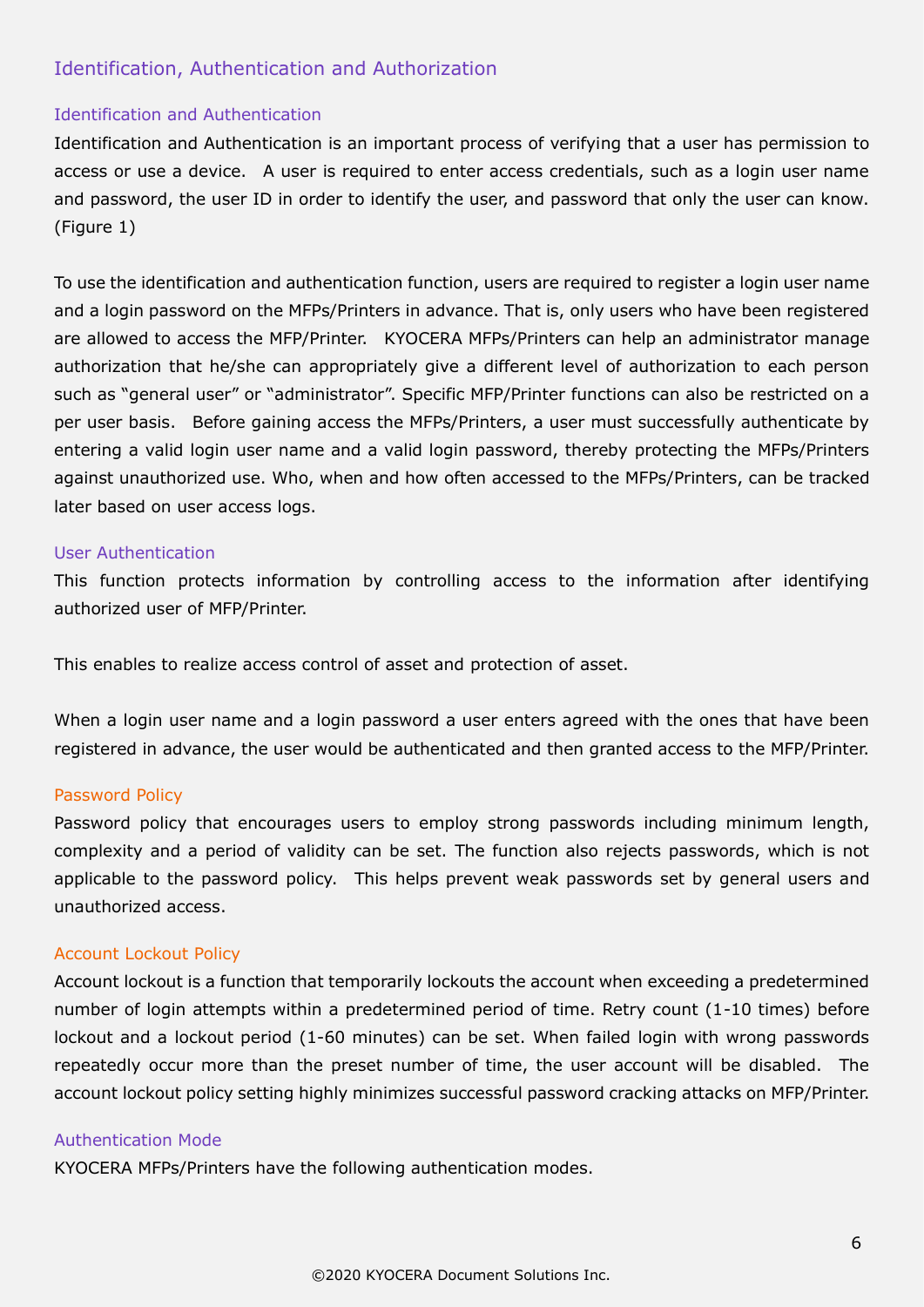#### Local Authentication

The local authentication mode authenticates users based on the user data registered on the local user list on the MFPs/Printers. Only the registered users can access to the MFPs/Printers.

#### Network Authentication

Network authentication mode authenticates users via an authentication server. Users can login with the user data registered on the authentication server. The servers such as NTLM and Kerberos are provided. The third party server linkage is also available.

#### Kerberos Authentication

Kerberos authenticates users between a client and an authentication server on a network. This unifies a plurality of servers and user authentication information, and allows users Single Sign On. Communication channels can be encrypted here.

#### NTLM Authentication

NTLM is used for network login when connecting between MFPs/Printers and the network. The NTLM authentication performs between MFP/Printer and a server using challenge-response mode to refrain from transmitting a non-encrypted password on the network. The challenge data from the server has been encrypted and NTLM hash is used as an encryption key for encryption.





#### <span id="page-6-0"></span>MFP/Printer Login

The following login modes can also be used other than entering a login user name and a login password from an operation panel.

#### ID Card Authentication (Option)

There are two ways for ID card authentication. One is to login with an ID card only and the other is to hold the ID card near or over a card reader and then enter a password. ID card authentication can be used in Local authentication. (Figure 2)

When the ID card information has been registered on the user list of the MFPs/ Printers, an external authentication server, or the third party authentication server in advance, the authenticated users can be granted access to the devices with their ID card.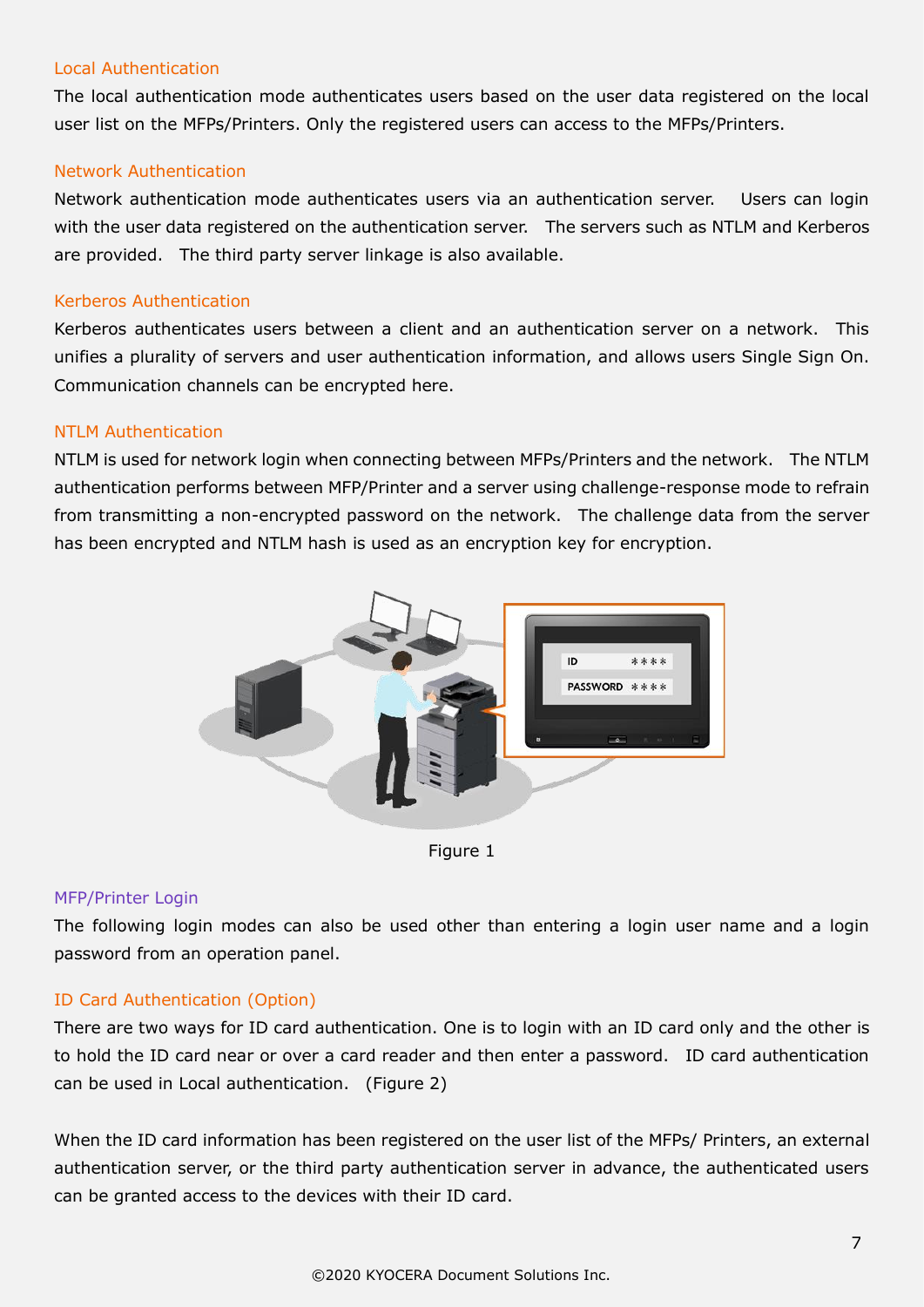Authentication with an ID card, such as an employee card currently used, enables Department Management and User Management features. Specific functions can be restricted based on the user information associated with the ID cards. (Figure 3)









#### <span id="page-7-0"></span>Authorization

The use of specific functions such as color print, full color copy, send, fax transmission, box storage, external memory storage etc. can be restricted on an authorized user basis. It helps significantly lower the possibility of information leakage from MFPs. According to the various user level authorization, "user", "administrator" or "device administrator", access to settings on the MFP/Printer can also be limited. Some MFPs/Printers have a combined, a two-sided and an EcoPrint restriction features. This may be useful, for example, a user without having an authorization to set "not combine", has to set "2in1" or more to make copies, otherwise user cannot make copies.

## <span id="page-7-1"></span>Authorization Mode

MFPs/Printers have the following authorization modes.

#### Local Authorization

Local Authorization is an authorization function that can be used with a local user list registered on the MFP when performing a local authentication. The usage can be limited by user.

## Network Authorization (Group Authorization)

Network Authorization is a process through determination using the group information obtained upon network authentication and the group authorization information stored on the MFPs in advance. Restrictions can be applied based on the respective groups registered in the authentication server. The usage of the MFPs can be limited by the group registered in the server, making the MFPs more secure to be used by the particular group.

## Login by Function

Login is restricted by functions; Print restriction, (Color) Print restriction, Copy restriction, (Color) Copy restriction, (Full-Color) Copy restriction or EcoPrint restriction when guest authorization is set. Users who wish to use the functions with login restrictions are required for login authentication. Therefore only limited users registered on the list earlier can use the particular functions. The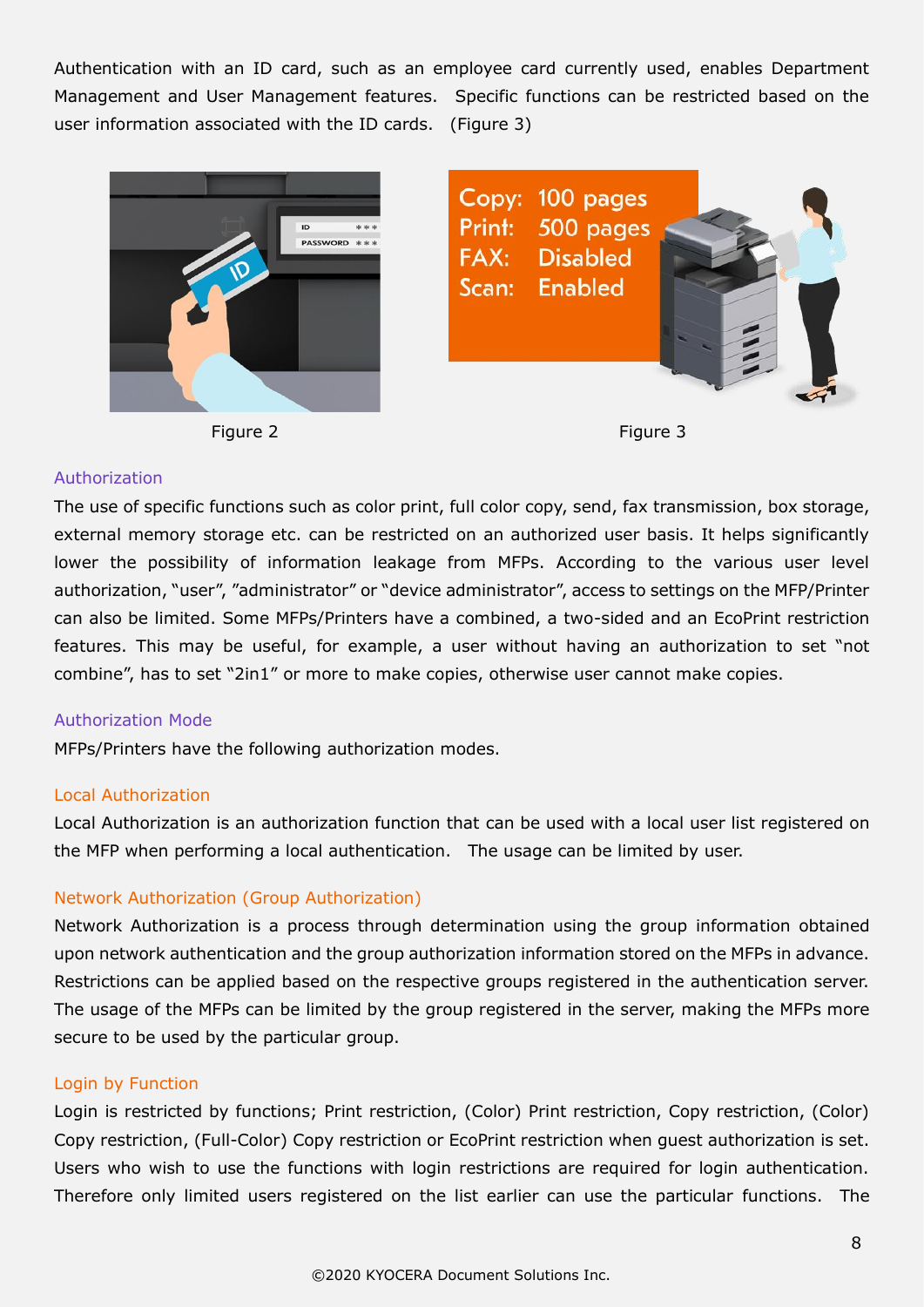security can strongly prevent the leakage of information from the KYOCERA devices to outside whereas maintaining the user-friendliness.

#### <span id="page-8-0"></span>User Authorization Management

As for the user authorization management, usages of functions are permitted by an only authorized user based on the various authorization levels given to the respective users. User authorization includes Machine Administrator, Administrator, and General User. In addition, some "Administrator" authorizations can also be given to General Users. Therefore the users who have no authorization cannot illegally use the particular function, which the unauthorized users are not allowed.

#### <span id="page-8-1"></span>Session Management

Session management is a function that manages a period of time as a session between the time when user login to the MFPs and the time when user logout from the MFPs, after users are authenticated.

The following management functions are available.

#### Auto Panel Reset

Auto panel reset is a function that automatically logs out, resets the settings and then returns to the default settings when no operation has done after a certain period of time. Users can specify when to perform reset after the last operation. The auto panel reset helps prevent unauthorized access to the MFPs from malicious attacks when the last user failed to logoff the system.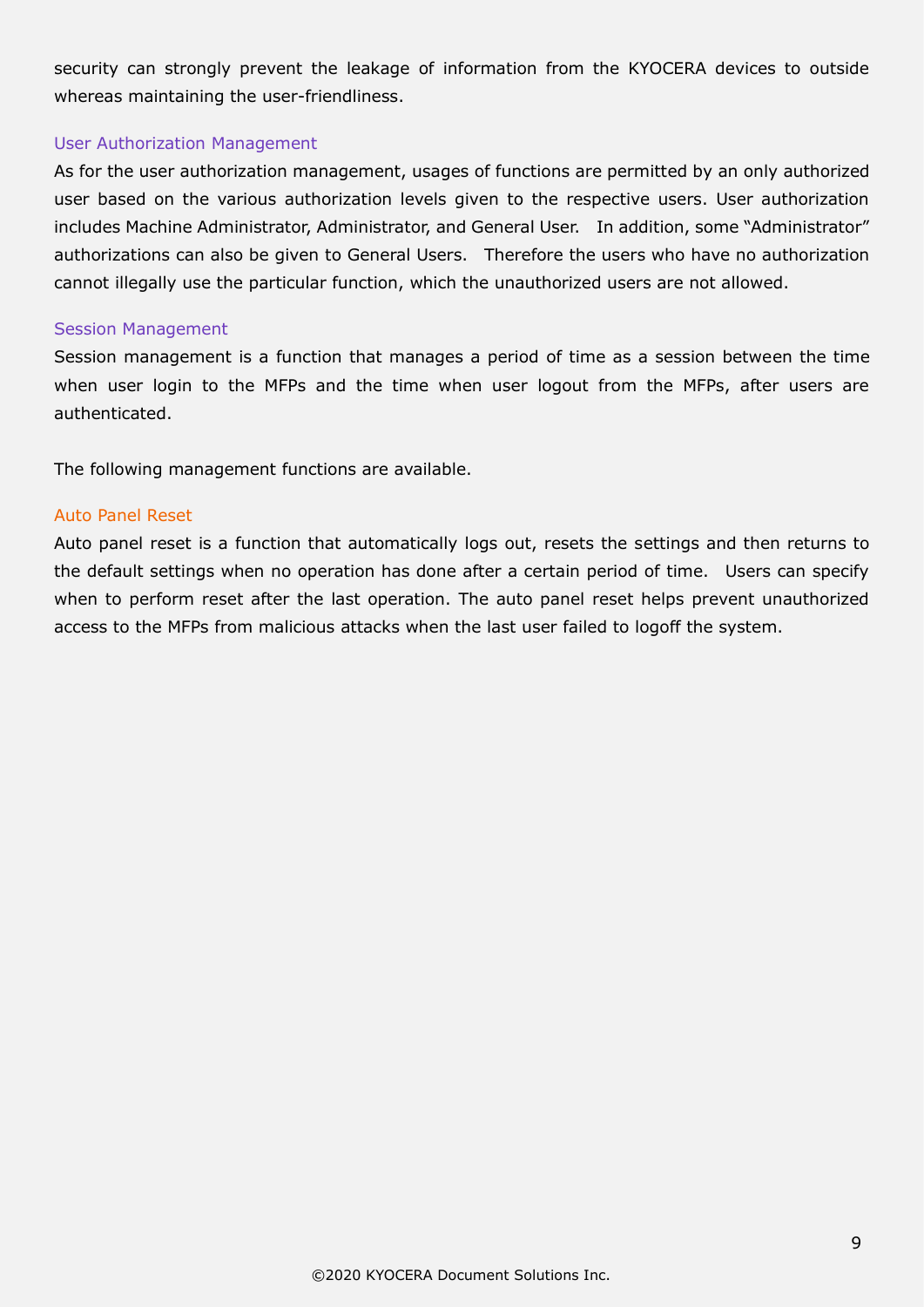## <span id="page-9-1"></span><span id="page-9-0"></span>Network Security

#### Settings for Secure Communication

KYOCERA MFPs/Printers can limit communications on a network only from a set range of IP addresses and Port numbers. The powerful Secure Hash Algorithm is also available for TLS server certificates. This algorithm prevents alteration of data, tapping data, and masquerading over a network.

We hope the KYOCERA MFPs/Printers will be used according to the security policy set by customers. By using Security Quick Setup feature, an administrator can select an appropriate level from Level 1, 2 and 3 according to their security policy. It is possible to execute multiple security features such as network setting, interface block setting and log setting collectively at once according to a selected level. It is then also possible to adjust settings to the certain limited security features, respectively by using security setting feature. Users can use the KYOCERA MFPs/Printers securely under the most appropriate environment according to their security policy.

#### <span id="page-9-2"></span>IP Filter Settings

IP filter is a function that restricts network access to the MFPs/Printers by setting ranges of IP addresses or types of protocols. This function specifies the ranges of IP addresses to be permitted to access (and subnet mask combination) and allows only accesses from the clients with IP address set in the specified range. Some permitted communication protocols can be chosen and then set to be active. As for IPv4 and IPv6 support, communications from single PC or communications from multiple PCs, as well as IPP (network protocol for remotely managing print jobs) and HTTP (protocol for transmitting data between web server and web browser) can be set. Thus the specified settings help deny unauthorized access to the MFPs/Printers.

#### <span id="page-9-3"></span>Port Settings

Only the required port numbers are set to be enabled to communicate using protocols such as IPP or SMTP, thereby disabling port numbers which are not set to be enabled.

| <b>Protocol</b>   | Port No.       | <b>Setting</b> | <b>Note</b>                                             |
|-------------------|----------------|----------------|---------------------------------------------------------|
| <b>FTP Server</b> | <b>TCP 21</b>  |                | Enable/Disable FTP server is a protocol for receiving a |
|                   |                |                | document.                                               |
| <b>HTTP</b>       | <b>TCP 80</b>  |                | Enable/Disable HTTP is a protocol that is used when     |
|                   |                |                | receiving/sending data from a web page between          |
|                   |                |                | www server and browser.                                 |
| <b>NetBEUI</b>    | <b>TCP 139</b> | Enable/Disable | NetBEUI is a protocol for a small network that is       |
|                   |                |                | used for file sharing and print services, as well       |
|                   |                |                | as for receiving a document.                            |
| <b>HTTPS</b>      | <b>TCP 443</b> | Enable/Disable | HTTPS is a protocol that performs encryption            |
|                   |                |                | using TLS.                                              |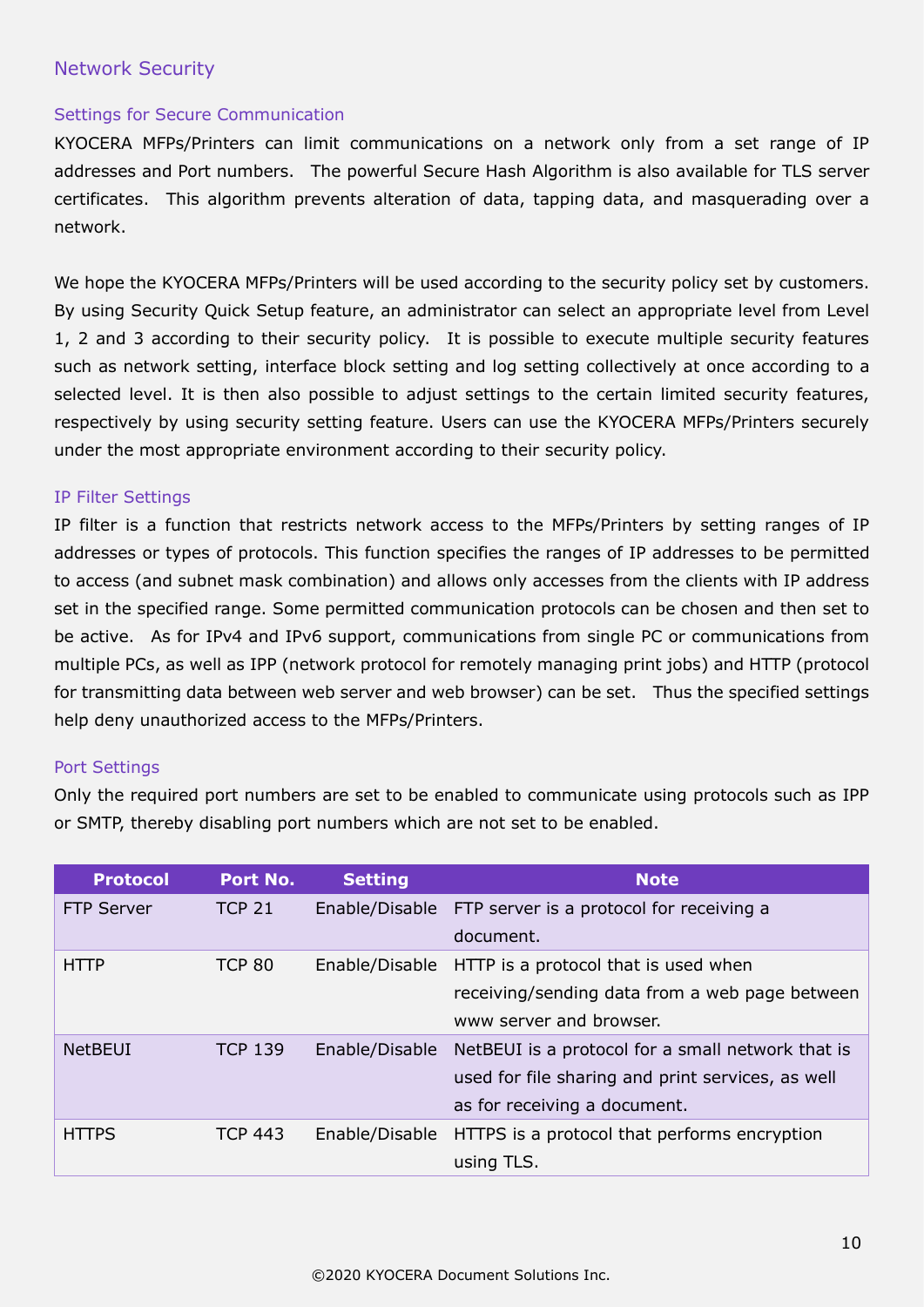| <b>Protocol</b>        | Port No.        | <b>Setting</b> | <b>Note</b>                                            |
|------------------------|-----------------|----------------|--------------------------------------------------------|
| IPP over TLS           | <b>TCP 443</b>  | Enable/Disable | IPP over TLS is a protocol that combines TLS           |
|                        |                 |                | which encrypts a channel, and IPP which is used        |
|                        |                 |                | for internet printing. In addition, the IPP over       |
|                        |                 |                | TLS can have a valid certificate.                      |
| <b>LPD</b>             | <b>TCP 515</b>  | Enable/Disable | LPD is a printing protocol that is used for printing   |
|                        |                 |                | text files or Postscripts.                             |
| <b>IPP</b>             | <b>TCP 631</b>  | Enable/Disable | IPP is a protocol that controls to send/receive        |
|                        |                 |                | print data via TCP/IP including internet, or print     |
|                        |                 |                | devices.                                               |
| ThinPrint              | <b>TCP 4000</b> | Enable/Disable | ThinPrint is a print technology available in Thin      |
|                        |                 |                | client environment, and also supports TLS.             |
| <b>WSD Scan</b>        | <b>TCP 5358</b> | Enable/Disable | Windows Vista WSD is a protocol that enables a         |
|                        |                 |                | MFPs/Printers for a network connection.<br><b>This</b> |
|                        |                 |                | also enables users to detect (install)                 |
|                        |                 |                | MFPs/Printers device or send/receive data easier.      |
|                        |                 |                | Original documentation image scanned through           |
|                        |                 |                | MFP/Printer can be stored in WSD PC as a file.         |
| <b>WSD Print</b>       | <b>TCP 5358</b> | Enable/Disable | Windows Vista WSD is a protocol that enables           |
|                        |                 |                | MFPs/Printers for a network connection. This           |
|                        |                 |                | also enables users to detect (install)                 |
|                        |                 |                | MFPs/Printers device or send/receive data easier.      |
| <b>Enhanced WSD</b>    | <b>TCP 9090</b> | Enable/Disable | Enhanced WSD takes a procedure for easily              |
|                        |                 |                | connecting the various devices connected to a          |
|                        |                 |                | network, and using. The status of MFP/Printer          |
|                        |                 |                | can be monitored by the status monitor through         |
|                        |                 |                | this port 9090.                                        |
| Enhanced<br><b>WSD</b> | <b>TCP 9091</b> | Enable/Disable | Enhanced WSD (TLS) is a security protocol as           |
| over TLS               |                 |                | well as an enhanced WSD with using TLS. This           |
|                        |                 |                | provides encryption, authentication and safety         |
|                        |                 |                | (Protect against alteration).                          |
| <b>RAW</b>             | <b>TCP</b>      | Enable/Disable | RAW protocol takes different steps, compared to        |
|                        | 9100-           |                | LPR for printing. In general, MFP/Printer uses         |
|                        | 9103            |                | port number 9100, and also uses SNMP or MIB            |
|                        |                 |                | to configure and monitor printer status.               |
| SNMPv1/v2              | <b>UDP161</b>   | Enable/Disable | SNMP protocol is used in network management            |
|                        |                 |                | Normal communication will be<br>system.                |
|                        |                 |                | performed using read and write community               |
|                        |                 |                | names.                                                 |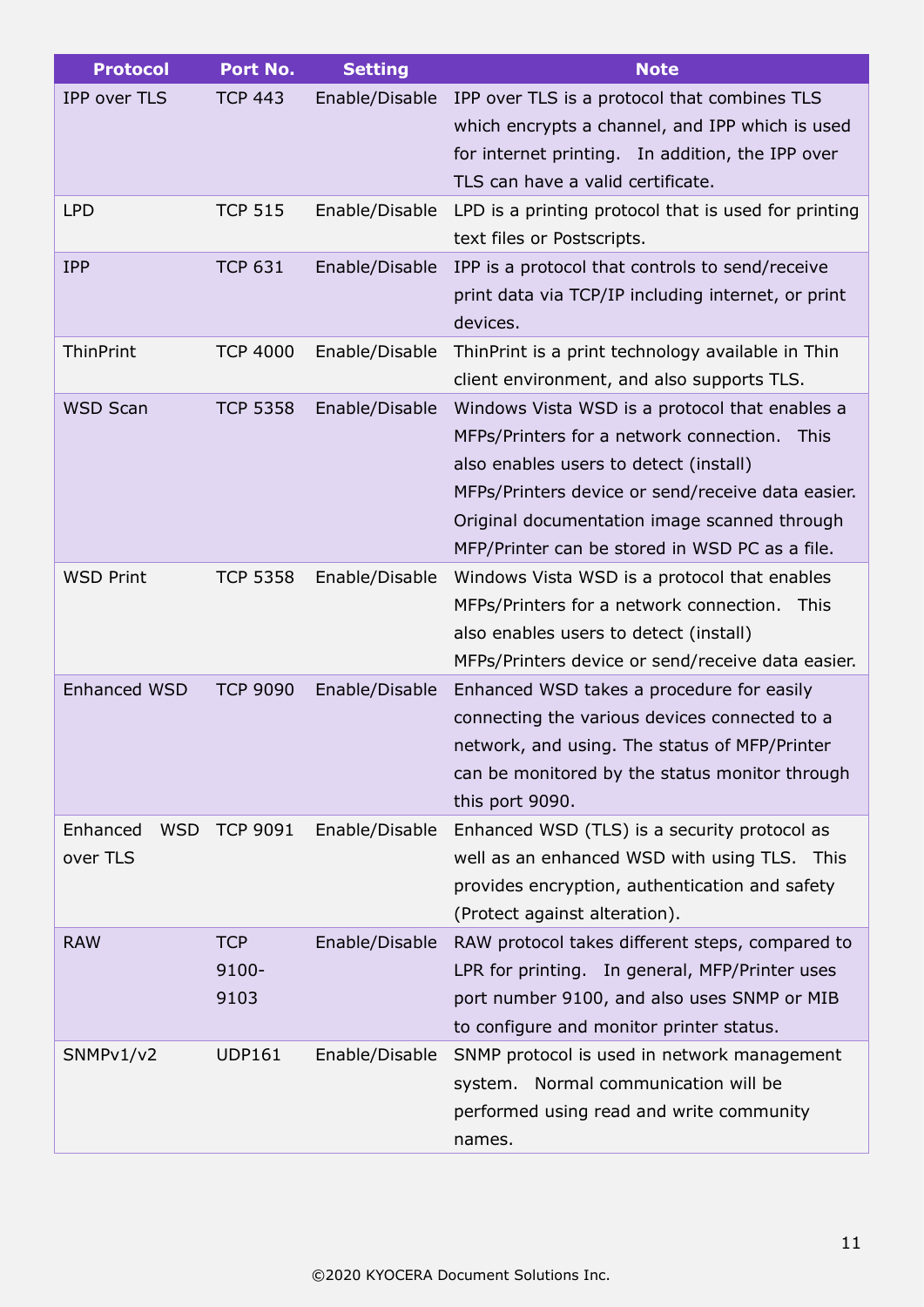| <b>Protocol</b>      | Port No.      | <b>Setting</b> | <b>Note</b>                                                   |
|----------------------|---------------|----------------|---------------------------------------------------------------|
| SNMP <sub>v3</sub>   | <b>UDP161</b> | Enable/Disable | SNMP protocol is used in network management                   |
|                      |               |                | Normal communication will be<br>system.                       |
|                      |               |                | performed using user name and password.                       |
|                      |               |                | Authentication option or encryption option can                |
|                      |               |                | be used.                                                      |
| <b>DSM Scan</b>      |               | Enable/Disable | DSM (Distributed Scan Management) uses                        |
|                      |               |                | Windows Server 2008 R2 which is used for                      |
|                      |               |                | handling a large amount of user data in a large               |
|                      |               |                | organization.                                                 |
| <b>FTP Client</b>    |               | Enable/Disable | FTP client is a communication protocol for                    |
|                      |               |                | forwarding a file via a network.                              |
| <b>LDAP</b>          |               | Enable/Disable | Address Book on LDAP server is referred as an                 |
|                      |               |                | external address book. FAX number and mail                    |
|                      |               |                | address can be designated as destination.                     |
| <b>LDAP over TLS</b> |               | Enable/Disable | LDAP over TLS is a protocol that uses TLS for                 |
|                      |               |                | encrypting a channel to secure LDAP                           |
|                      |               |                | communication.                                                |
| POP <sub>3</sub>     |               |                | Enable/Disable POP3 is a standard protocol for receiving e-   |
|                      |               |                | mails.                                                        |
| POP3 over TLS        |               |                | Enable/Disable POP3 over TLS is a protocol that combines POP3 |
|                      |               |                | which is used for receiving an email, and TLS                 |
|                      |               |                | which is used for encrypting a channel.                       |
| <b>SMTP</b>          |               | Enable/Disable | SMTP is a protocol for sending emails.                        |
| <b>SMTP over TLS</b> |               | Enable/Disable | SMTP over TLS is a protocol that combines SMTP                |
|                      |               |                | which is used for sending an email, and TLS                   |
|                      |               |                | which is used for encrypting a channel.                       |
| <b>SMB Client</b>    |               | Enable/Disable | SMB is a protocol that performs file or printer               |
|                      |               |                | sharing through a network. SMB Client supports                |
|                      |               |                | V3.0.                                                         |
| eSCL                 |               | Enable/Disable | eSCL is a protocol that is used for remote scan               |
|                      |               |                | from Ma OS X.                                                 |
| eSCL over TLS        |               | Enable/Disable | eSCL over TLS is eSCL communication protocol                  |
|                      |               |                | using TLS certificate. All eSCL over TLS                      |
|                      |               |                | communications are encrypted.                                 |
| <b>LLTD</b>          |               | Enable/Disable | LLTD is a protocol for network topology discovery             |
|                      |               |                | and quality of service diagnostics.                           |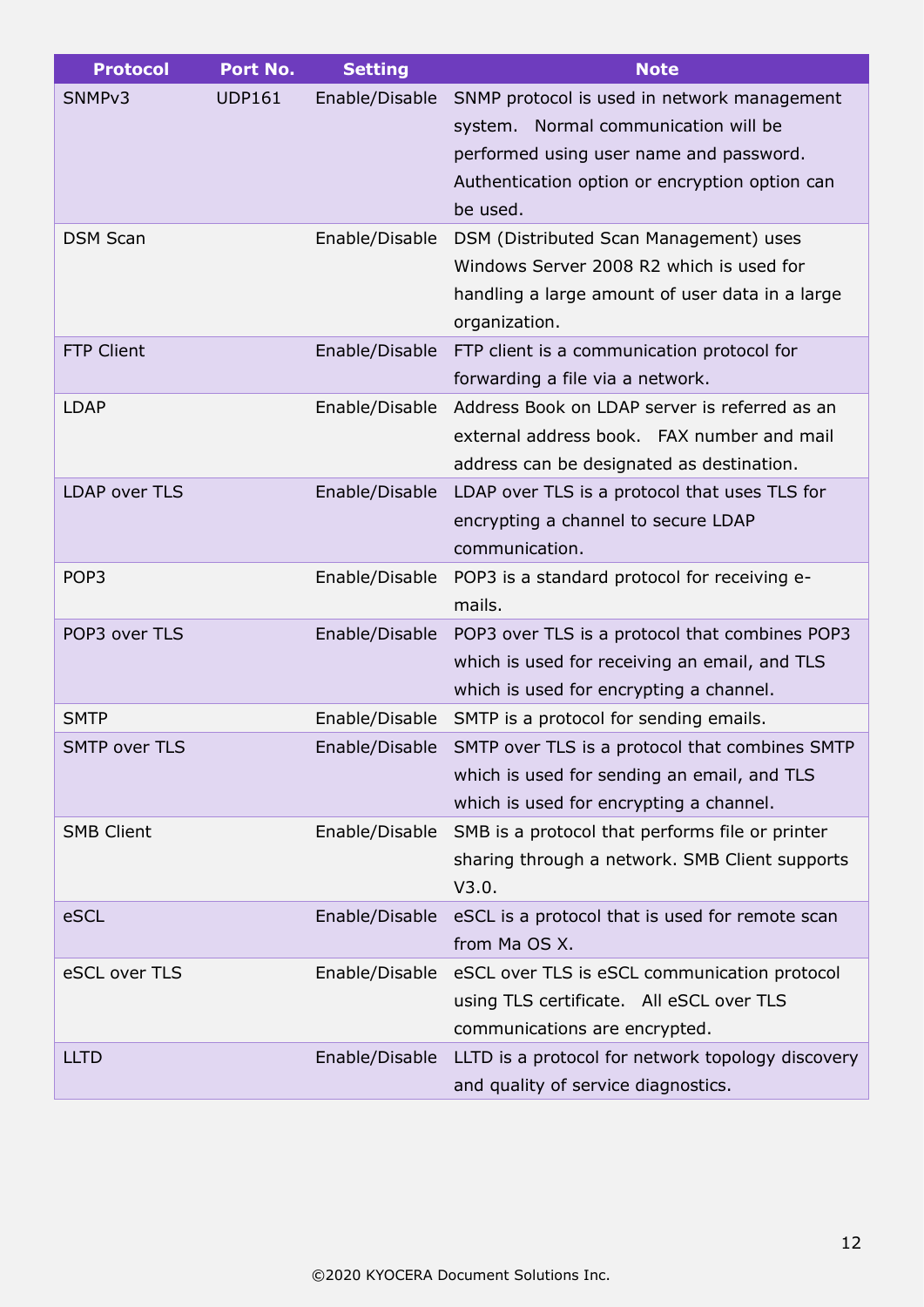| <b>Protocol</b>      | Port No.       | <b>Setting</b> | <b>Note</b>                                                                                                                                                                                                                                                                                                                    |
|----------------------|----------------|----------------|--------------------------------------------------------------------------------------------------------------------------------------------------------------------------------------------------------------------------------------------------------------------------------------------------------------------------------|
| Privet               |                | Enable/Disable | Privet is a protocol that allows discovery of cloud<br>connected devices on the local network, and<br>provides interfaces to get information about the<br>device and perform some actions, such as<br>sending a print job locally.                                                                                             |
| <b>DNS over TLS</b>  | <b>TCP 853</b> | Enable/Disable | DNS over TLS is a protocol that encrypts DNS<br>requests and responses with using TLS, which<br>encrypts a channel.                                                                                                                                                                                                            |
| <b>SCEP</b>          |                | Enable/Disable | Simple Certificate Enrollment Protocol (SCEP) is<br>a protocol that automatically issues a certificate<br>to devices.                                                                                                                                                                                                          |
| <b>OCSP/CRL</b>      |                |                | Enable/Disable Certificate Revocation List (CRL) is a list that<br>provides a serial number of the certificate that<br>has been revoked by CA.<br>Online Certificate Status Protocol (OCSP) is a<br>protocol that allows web browsers and other<br>clients to query the status of an individual<br>certificate in a real time. |
| <b>REST</b>          |                | Enable/Disable | REST is the software architecture of the web<br>application that supports multiple software in a<br>distributed hypermedia system.                                                                                                                                                                                             |
| <b>REST over TLS</b> |                |                | Enable/Disable REST over TLS is REST communication using TLS<br>certificate. All REST over TLS communications<br>are encrypted.                                                                                                                                                                                                |
| Bonjour              |                |                | Enable/Disable Bonjour is a networking technology that allows<br>users to automatically discover devices.                                                                                                                                                                                                                      |
| <b>VNC</b>           |                | Enable/Disable | Virtual Network Computing (VNC) is a remote-<br>control software that uses RFB protocol to<br>control a GUI of a device remotely over a<br>network connection.                                                                                                                                                                 |
| <b>VNC over TLS</b>  |                | Enable/Disable | VNC over TLS is a remote-control software that<br>uses RFB protocol to control a GUI of a device<br>remotely over a network connection between a<br>client PC and the device through TLS.                                                                                                                                      |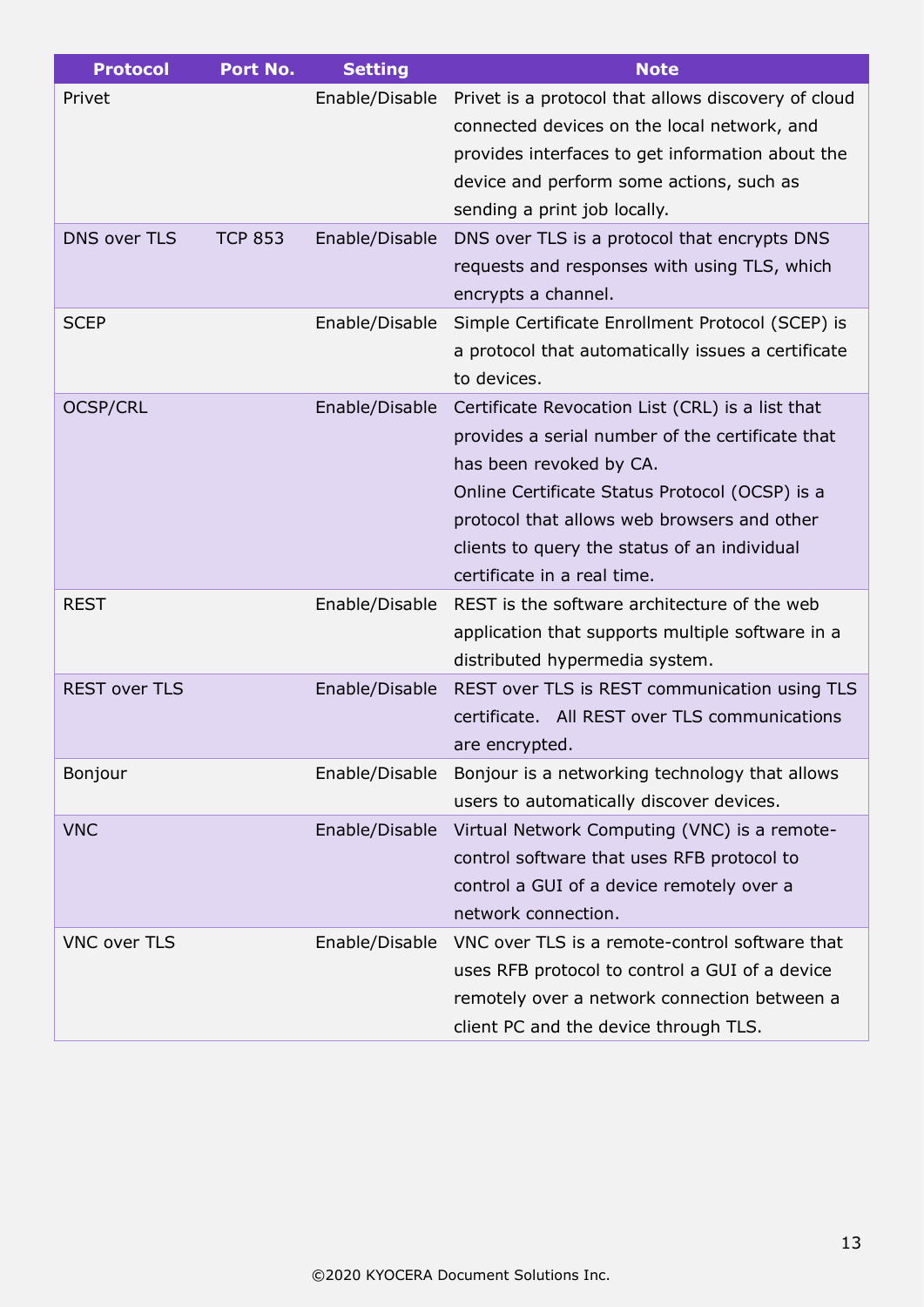| <b>Protocol</b> |      | Port No. | <b>Setting</b> | <b>Note</b>                                           |  |  |
|-----------------|------|----------|----------------|-------------------------------------------------------|--|--|
| Enhanced        | VNC. |          |                | Enable/Disable Enhanced VNC over TLS is KYOCERA's own |  |  |
| over TLS        |      |          |                | remote-control software that uses RFB protocol        |  |  |
|                 |      |          |                | to access a device by One Time Password (OTP)         |  |  |
|                 |      |          |                | and control a GUI of the device remotely, which       |  |  |
|                 |      |          |                | only an authorized administrator is allowed. The      |  |  |
|                 |      |          |                | OTP-based secure access to the device increase        |  |  |
|                 |      |          |                | the security strength of access control.              |  |  |

#### <span id="page-13-0"></span>Secure Hash Algorithm Settings

The powerful Secure Hash Algorithm used in the TLS encryption technology is supported for selfissued certificates and the CSR certificate. This function can also be used for user environments that will adopt secure measures.

#### <span id="page-13-1"></span>Authentication Protocol

Authentication protocol is a communication protocol that aims to achieve authentication for secure communication. KYOCERA MFPs/Printers support IEEE802.1x network authentication, SMTP authentication and POP before SMTP authentication protocol with email sending capability. This prevents masquerading.

#### <span id="page-13-2"></span>IEEE802.1x

IEEE802.1x is a standard regarding port-based authentications defined by IEEE (Institute of Electrical and Electronics Engineers). This protocol allows communications only to authorized users (authenticated devices) when connecting to the network, and thus prevents unauthorized devices from connecting to network. As you can see from the above, KYOCERA devices support the IEEE802.1x which would not allow unauthorized access by unauthenticated clients to the network, thereby preventing unauthorized disclosure of information. The KYOCERA MFPs/Printers employ four types of authentication modes as described below.

#### PEAP-TLS/PEAP (Protected Extensible Authentication Protocol-Transport Layer Security)

The client is authenticated based on the ID and certificate and the certificate of authentication server is checked at the same time.

#### EAP-PEAP (Extensible Authentication Protocol-Protocol Extensible Authentication Protocol)

The client is authenticated based on the ID/password and only the common name of the authentication server certificate is checked.

## EAP-FAST (Extensible Authentication Protocol-Flexible Authentication via Secure Tunneling)

EAP-FAST is an IEEE802.1.x/EAP authentication method developed by Cisco System, Inc. Mutual authentication is performed for the client and authentication server based on the user ID and password and PAC (Protected Access Credential) establishes a tunnel for the user based on the unique shared secret key.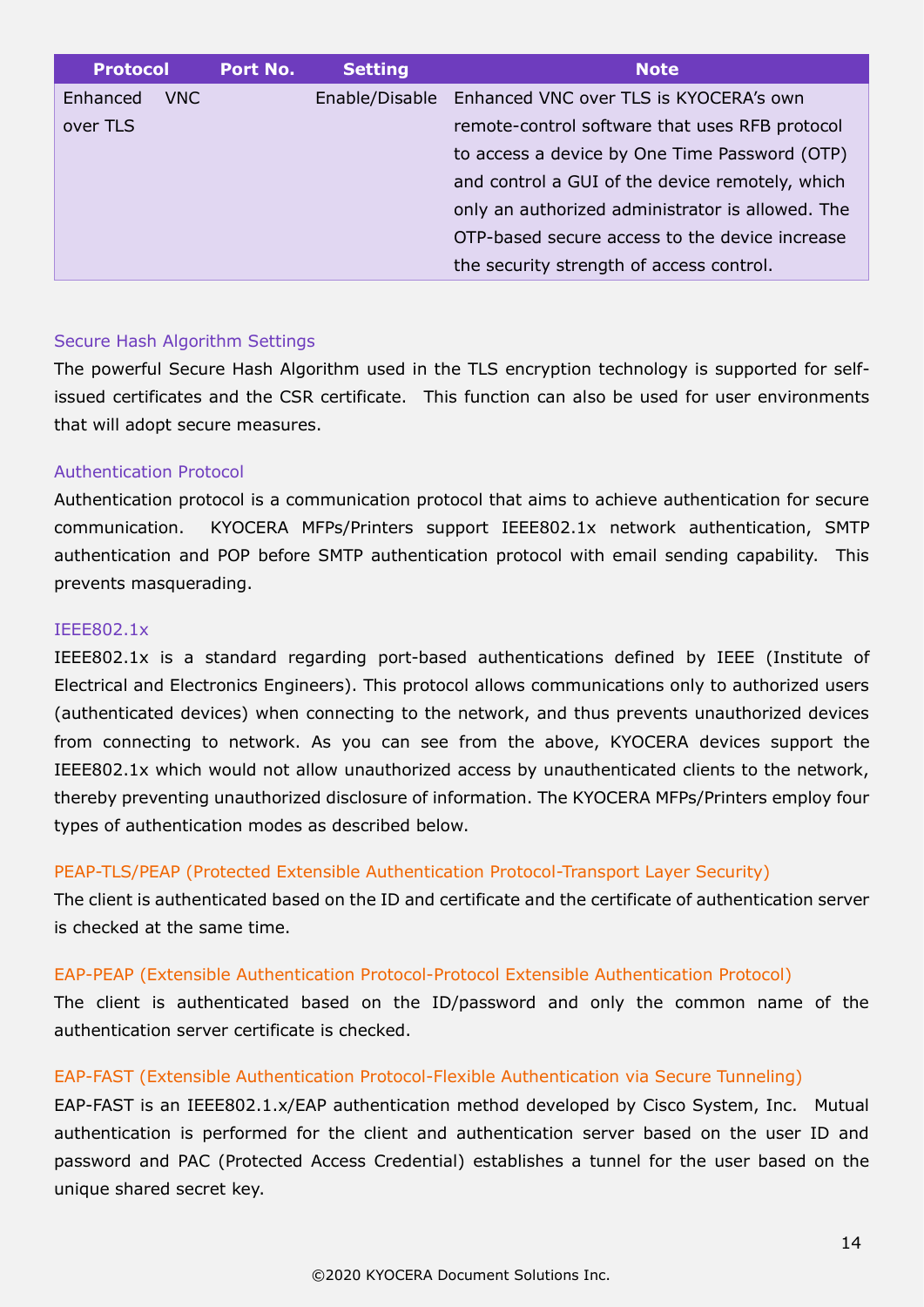#### EAP-TTLS (Extensible Authentication Protocol-Tunneled Transport Layer Security)

The client is authenticated based on the user ID and password, and also authentication server is authenticated based on the electric certificate.

As for EAP-TLS, Client and server electric certificates are required for authentication, whereas for EAP-TTLS, the user ID and password are used instead of a client certificate. This makes EAP-TTLS easier to introduce compared to EAP-TLS. Electric certificates are used to prove the validity of authentication server. Therefore, it helps improve more secure and trusted communications.

#### <span id="page-14-0"></span>SMTP Authentication

SMTP authentication is a function that permits to send an e-mail only when the ID and password are successfully authenticated on SMTP server. The function prevents unauthorized users to send emails through the SMTP server by limiting access to the SMTP server.

#### <span id="page-14-1"></span>POP before SMTP

POP before SMTP performs POP authentication before sending e-mails from the SMTP server. The emails can be sent within the specified period after completion of POP authentication. POP authentication before sending an e-mail prevents masquerading.

#### <span id="page-14-2"></span>Communication Channel Protection

Communication channel protection is to ensure secure protection of Network communication channel. Depending on purposes or encryption schemes, the variety of protocols is available. KYOCERA MFPs/Printers support the following protocols as described, thereby effectively protecting data against alterations or leakage via the Network.

#### <span id="page-14-3"></span>SNMP v3

SNMP is a standard protocol that monitors and controls devices connecting to the network. Moreover, SNMPv3 provides ability to protect data confidentiality through authentication and encryption.

#### <span id="page-14-4"></span>IPv6

IPv6 is a new IP protocol compared to IPv4. KYOCERA has obtained the IPv6 Ready Logo up to the Phase2. IPv6 support, which is available in the KYOCERA MFPs/Printers, can connect to the router, and use basic control protocol like ping. In addition to the above-mentioned basic connections, a more secure connection is ensured by implementing rigorous security measures.

#### <span id="page-14-5"></span>IPSec

IPSec is a protocol with a functionality that protects data in transit from tapping or alteration by encrypting respective IP packets. To send/receive data using IPSec, IPSec-enabled PC, is connected to the network, and also IPSec-enabled MFPs/Printers are connected to the network, and then both of them are set to be IPSec capabilities-enabled. Encryption using IPSec is applied to print data sent from a PC to a MFP/Printer, and scanned data to be sent from a MFP to a PC\*2. Thus IPSec supports more secure exchange of data. In addition, the strong Secure Hash Algorithm can be used for communication between a pair of hosts (host-to-host).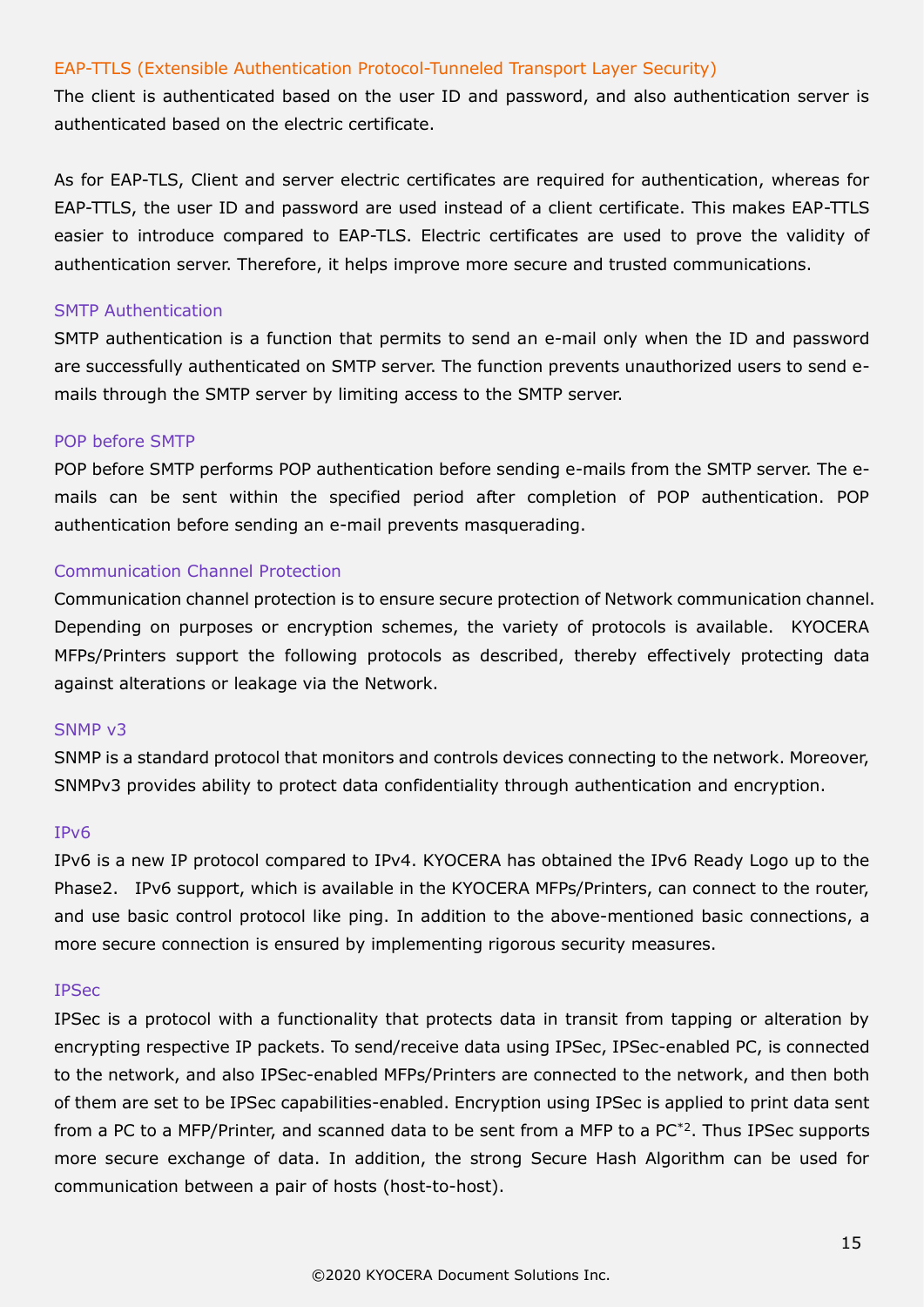\*2: The communication using IPSec is an encrypted communication that uses FIPS certified cryptographic module.

#### <span id="page-15-0"></span>**TLS**

TLS is a system to encrypt data for transmissions such as Web access or others, and also has a functionality to mutually check if communication destination parties are reliable for mutual communications. KYOCERA MFPs/Printers support TLS encryption protocols including TLS1.0, TLS1.1, TLS1.2 and TLS1.3, and thereby preventing alteration of data or tapping data on network. In addition, the strong Secure Hash Algorithm can be used for communication between a server and a client. The following are TLS encryption protocols.

#### IPP over TLS

IPP over TLS is an internet printing protocol that acts as a combination of IPP, which is for exchanging print data on the internet or TCP/IP network, and TLS, which is for encryption of a communication channel. This allows users to safely send print command to the MFPs/Printers through the network.

#### HTTP over TLS

HTTP over TLS is a protocol that acts as a combination of HTTP, which is for sending/receiving data to and from web browser or others on the TCP/IP network, and TLS, which is for encryption of a communication channel. In transmitting data between a PC and a MFP/Printer, this mitigates risks of alteration and leakage of data by unauthorized users.

#### FTP over TLS

FTP over TLS is a protocol that acts as a combination of FTP, which is used for forwarding a file on the TCP/IP network, and TLS, which is for encryption of a communication channel. When sending scanned data from a MFP/Printer using the FTP protocol, TLS encryption is applied to the channel. FTP over TLS enables more secure transmissions.

#### ThinPrint over TLS (Option)

ThinPrint over TLS is a protocol that acts as a combination of ThinPrint, which is for bandwidth control and print job compression, and TLS, which is for encryption of a communication channel. Thus this provides secure and fast printing environment.

#### SMTP over TLS

SMTP over TLS is a protocol that acts as a combination of e-mail transmission, and TLS, which is for encryption of a communication channel between a server and a MFP/Printer. This prevents masquerading, tapping or modifying data in transit.

#### POP3 over TLS

POP3 over TLS is a protocol that acts as a combination of POP3, which is an email reception protocol, and TLS, which is for encryption of a communication channel between a server and a MFP/Printer. This prevents masquerading, tapping or modifying data in transmit.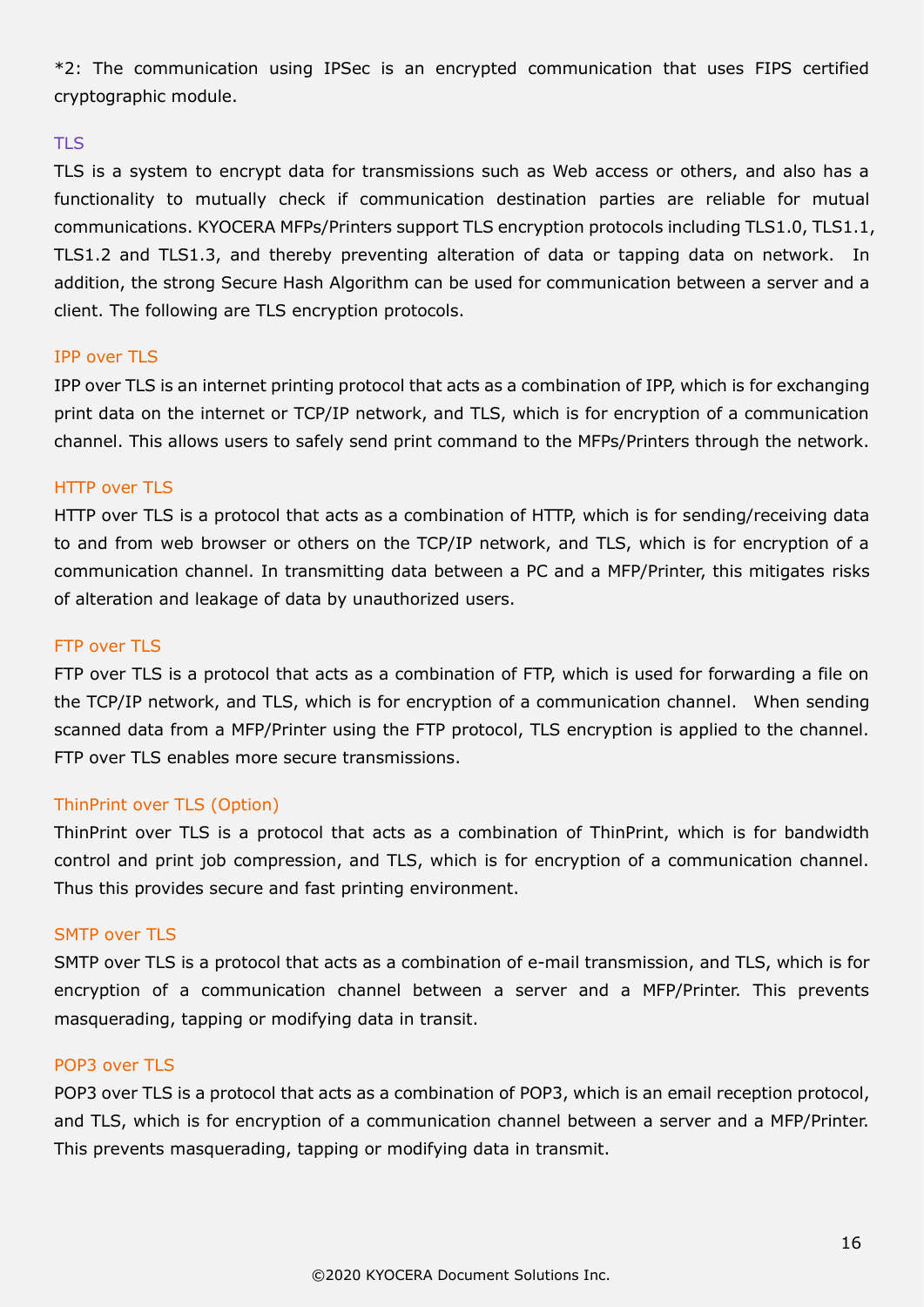#### <span id="page-16-0"></span>S/MIME

Secure/Multipurpose Internet Mail Extensions (S/MIME) is a technology that allows users to encrypt and digitally sign their emails. If a user certificate and an intermediate certificate have been imported into a KYOCERA device, a message sent from the device can be encrypted with the user's public key. This prevents the message in transit from being captured by a third party. Also, if a device certificate is installed on a KYOCERA device, a digital signature created with the device's private key (the sender's [the MFP/Printer] identification) can be attached. This prevents the message from being spoofed and altered by a third party (the sender's assurance).

## <span id="page-16-1"></span>Wi-Fi Direct (Option/Standard for KDA only)

Wi-Fi Direct devices can connect to each other without having to go through an access point. That is, you don't need to use your router. This is because Wi-Fi Direct devices establish their own adhoc networks as and when required. The networks operate in a security domain that is independent from any infrastructure network. Wi-Fi Direct uses Wi-Fi Protected Setup that enables users to easily set the connection and WPA2-PSK (Personal). This prevents unauthenticated device connections to the independent network provided by MFP/Printer thus protecting MFP/Printer against unauthorized use.

#### <span id="page-16-2"></span>E-mail Send/Receive Restriction Function

When sending/receiving emails, KYOCERA system provides the email send/receive restriction as described below, thereby preventing sending wrong emails or malicious attacks by unauthorized users.

## <span id="page-16-3"></span>E-mail Send Destination Restriction Function (Permission/Rejection)

Email send destinations can be restricted using the email send restriction function for permission or rejection. Permitted send destination domains are registered in advance so that emails can only be sent to the permitted destination domains registered earlier. Rejected send destination domains are also registered in advance so that emails to the rejected destination domains registered earlier would be rejected. This prevents sending wrong emails.

## <span id="page-16-4"></span>E-mail Sender Restriction Function (Permission/Rejection)

KYOCERA MFPs/Printers have a function to print files attached to e-mails. E-mail reception can be restricted through the email sender restriction function based on presetting. Permitted sender domains are registered in advance so that emails can only be received from the permitted sender domains registered earlier. Rejected sender domains are also registered in advance so that incoming emails from the rejected sender domains registered earlier would be rejected. Thus, security measures are implemented against malicious attacks such as spam emails.

#### <span id="page-16-5"></span>Automated Certificate Management

Users can strengthen security by adding the KYOCERA ACM (Automated Certificate Management) software to help manage highly complex operations. ACM includes authentication and TLS encryption features and can oversee enrollment and re-enrollment validations and monitor certificate expiration dates by using SCEP (Simple Certificate Enrollment Protocol), OCSP (Online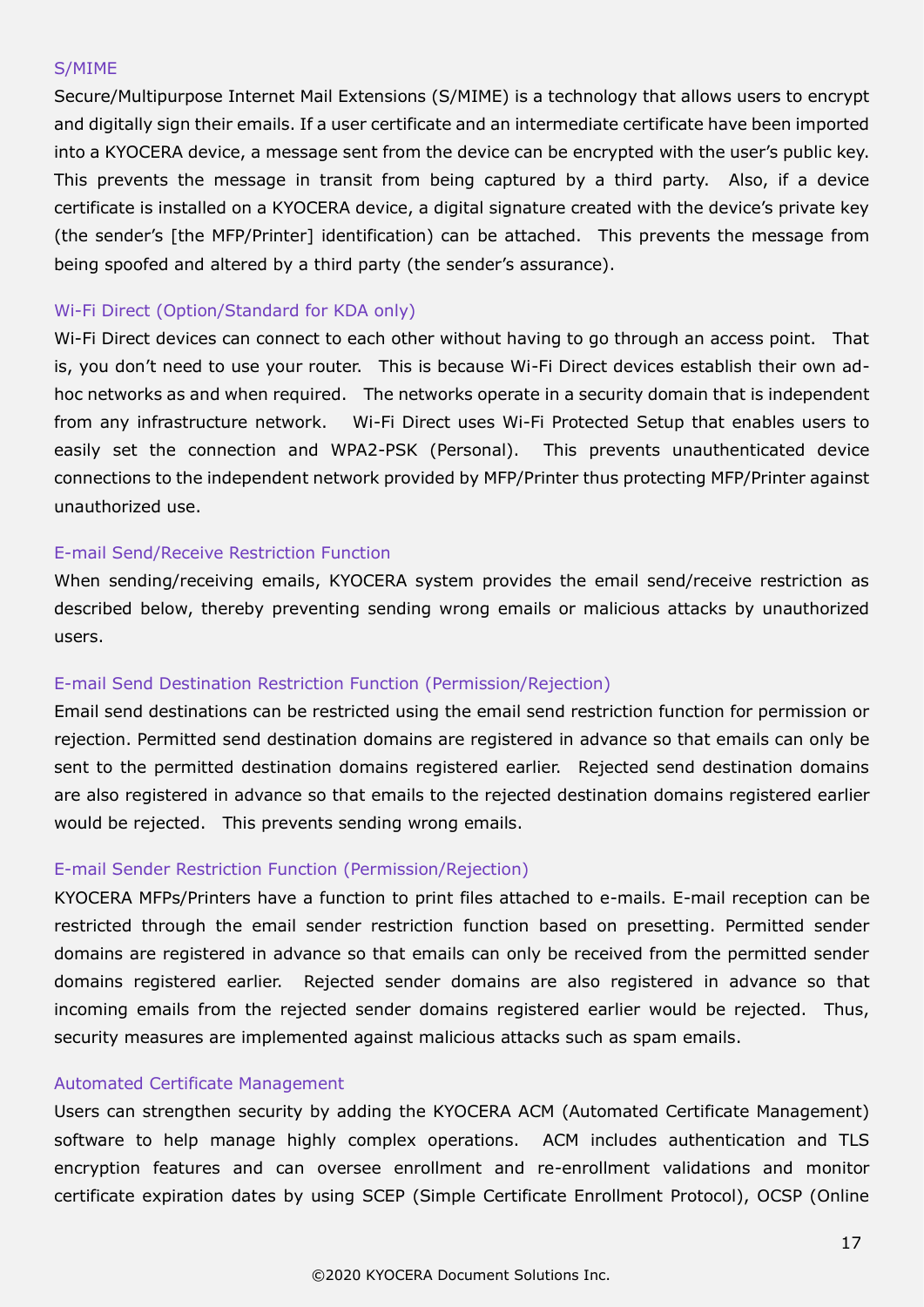Certificate Status Protocol) and CRL (Certificate Revocation List). ACM removes the security issue of using an invalid certificate by verifying a certificate's expiration date and re-enrolling or renewing the certificates if it has expired. In addition, 4096 bit encryption available for certificates ensures protection against advanced certificate and PKI attacks. ACM can also assure compliance with users' security policy

## <span id="page-17-0"></span>Retrieve a CA-Issued Device Certificate from a Simple Certificate Enrollment Protocol Server

A request to issue a certificate is sent to a SCEP (Simple Certificate Enrollment Protocol) server that manages device certificates, together with a CRL (Certificate Revocation List) that is created based on information input by administrators. A CA-issued certificate that is retrieved from the SCEP server is automatically registered as a device certificate upon its verification.

CA-issued certificate management is simplified by this automated process that maintains security.

Only users with administrator privileges can select SCEP settings.

## <span id="page-17-1"></span>Check the Revocation Status of a Certificate

There are two methods for checking the revocation status of a certificate. (1), send a request for an OCSP (Online Certificate Status Protocol) responder and (2), compare the certificate with the CRL (Certificate Revocation List) registered in an MFP/Printer.

These two methods are available so security-conscious users can choose a method that matches their environment.

Only users with administrator privileges can select OCSP/CRL(certificate verification).

## <span id="page-17-2"></span>Server Certificate Verification Level Settings per Protocol

A server's certificate verification level can differ depending on the destination server in a user's security environment. This feature allows for server certificate verification level settings level 0 to 3 per protocol (e.g., SMTP/POP3/FTP/LDAP/DNS). The server certificate verification level can be set to level (0) no verification, level (1) expiration date verification, level (2) expiration date and chain verification, and level (3) expiration date, chain verification and revocation confirmation.

Note that the connection to a destination server must be secured through TLS encryption.

Legitimate connection destination and authorized certificate can be confirmed.

<span id="page-17-3"></span>Only users with administrator privileges can select the settings.

## Device Certificate Verification Level Settings

This feature sets the device certificate verification levels (0 to 3). The device certificate verification level can be set to level (0) no verification, level (1) expiration date verification, level (2) expiration date and chain verification, and level (3) expiration date, chain verification, and revocation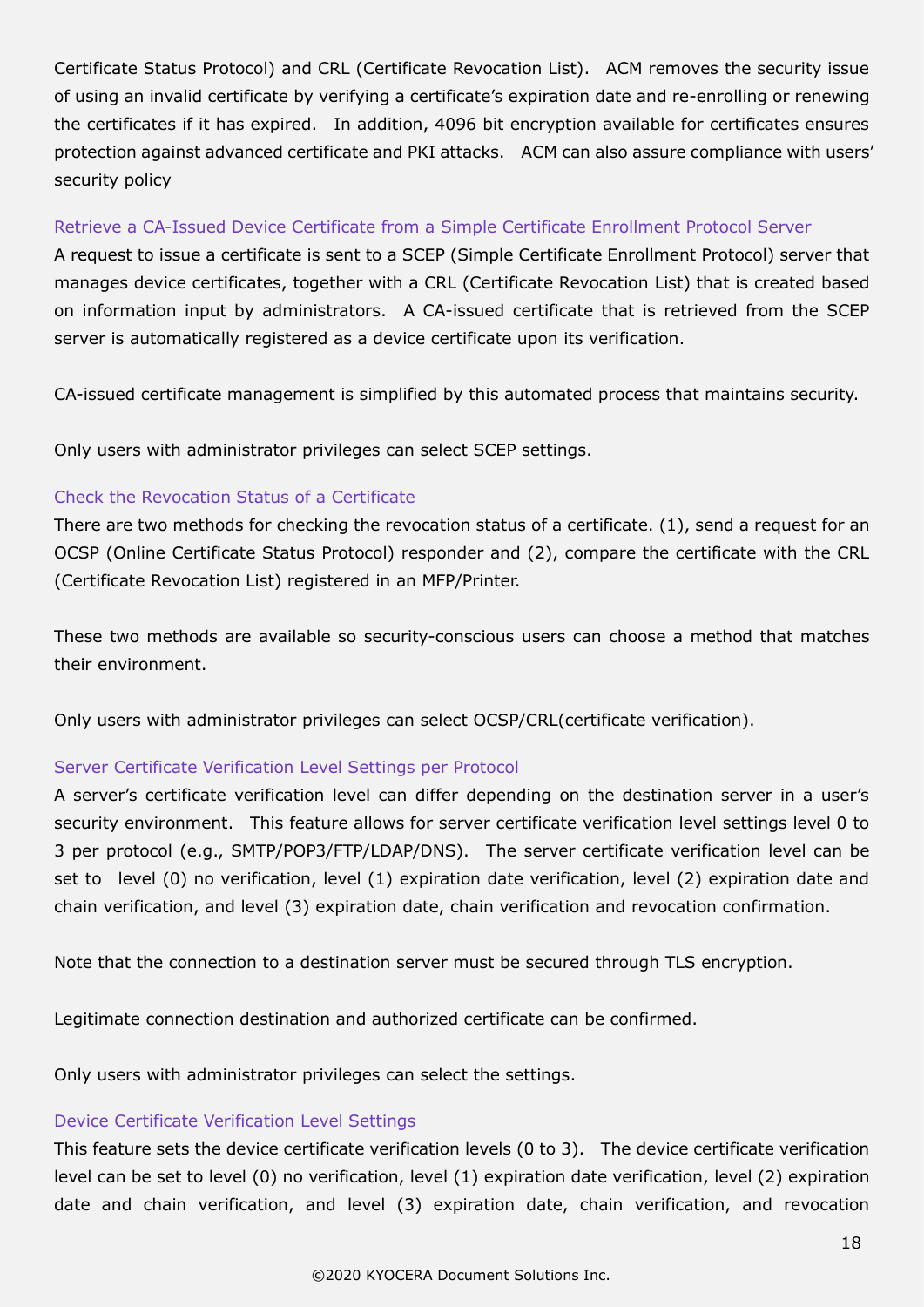confirmation.

Note that the connection to a client must be secured through TLS encryption.

Trusted certificates can be maintained in MFPs/Printers.

Only users with administrator privileges can select the settings.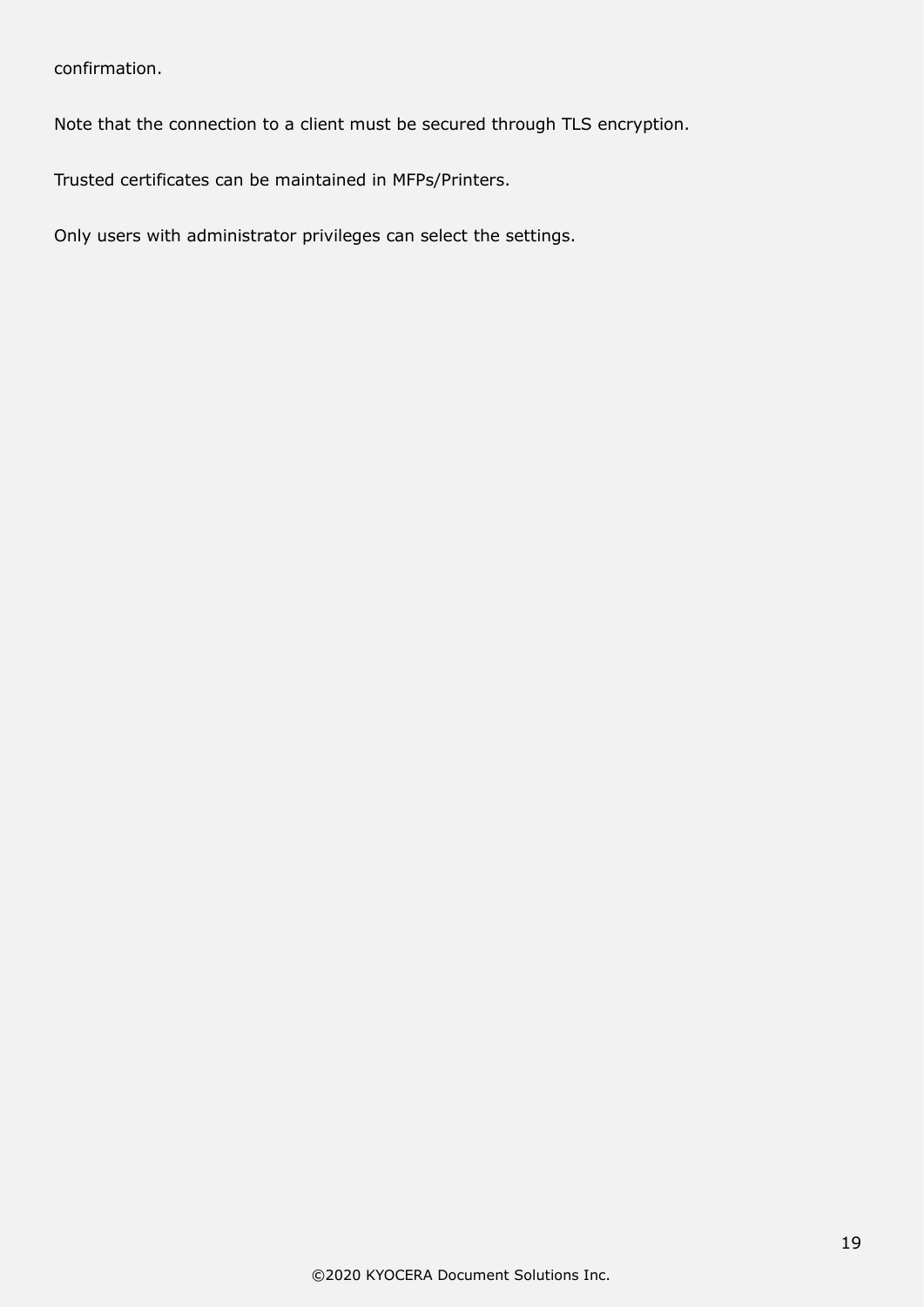## <span id="page-19-1"></span><span id="page-19-0"></span>Stored Data Protection

#### Data Protection

The sensitive or confidential information stored in HDD or SSD must not be leaked from MFPs/Printers. KYOCERA implements security protection measures against the stored information through functions as described below, and so ensures that our customers can securely use KYOCERA MFPs/Printers.

#### <span id="page-19-2"></span>HDD/SSD Encryption

HDD/SSD encryption function is a security function that encrypts documents, user settings and device information to be stored on HDD or SSD inside MFP. Encryption is applied to the data with using the 128-bit and 256-bit AES (Advanced Encryption Standard: FIPS PUB 197) algorithm. KYOCERA MFPs have a cryptographic module\*3, which meets FIPS 140-2 level 2 security requirements. Even though the HDD or SSD is removed from the MFP by a malicious person, the sensitive or confidential information stored in the HDD or SSD would not be disclosure.

\*3: The cryptographic module has been designed and implemented by KYOCERA.

<span id="page-19-3"></span>KYOCERA is scheduled to acquire FIPS 140-2 certification for its cryptographic module next year.

#### HDD Overwrite-Erase

HDD overwrite-erase function is another security function that disables the third parties to read various data such as user settings, device information and image data and others stored on the HDD.

Scanned data is temporarily stored in the HDD and then outputted at the MFP. Users also can register various settings. Actual data still remain in the HDD until the data is overwritten with other data, even after output or deletion of the data by users. So there is a possibility that the remaining actual data can be restored using special tools and others, and this could cause leakage of information. The HDD overwrite-erase function is configured to overwrite the actual data of the outputted or deleted data with meaningless data so that the actual data cannot be restored.

HDD overwrite-erase process is performed automatically. So no manual operation is necessary. HDD data is immediately overwritten even when respective jobs are canceled during operation or right after entire job has finished.

The following two overwrite methods are available for the HDD overwrite-erase function and are available depending on the MFP/Printer model.

#### ⚫ Once Overwrite

The once overwrite method overwrites unnecessary data once with a fixed value which makes it difficult to restore or recover the data.

#### ⚫ 3-time Overwrite (A)

The 3-time overwrite (A) conforms to the U.S. Department of Defense DoD 5220.22-M method and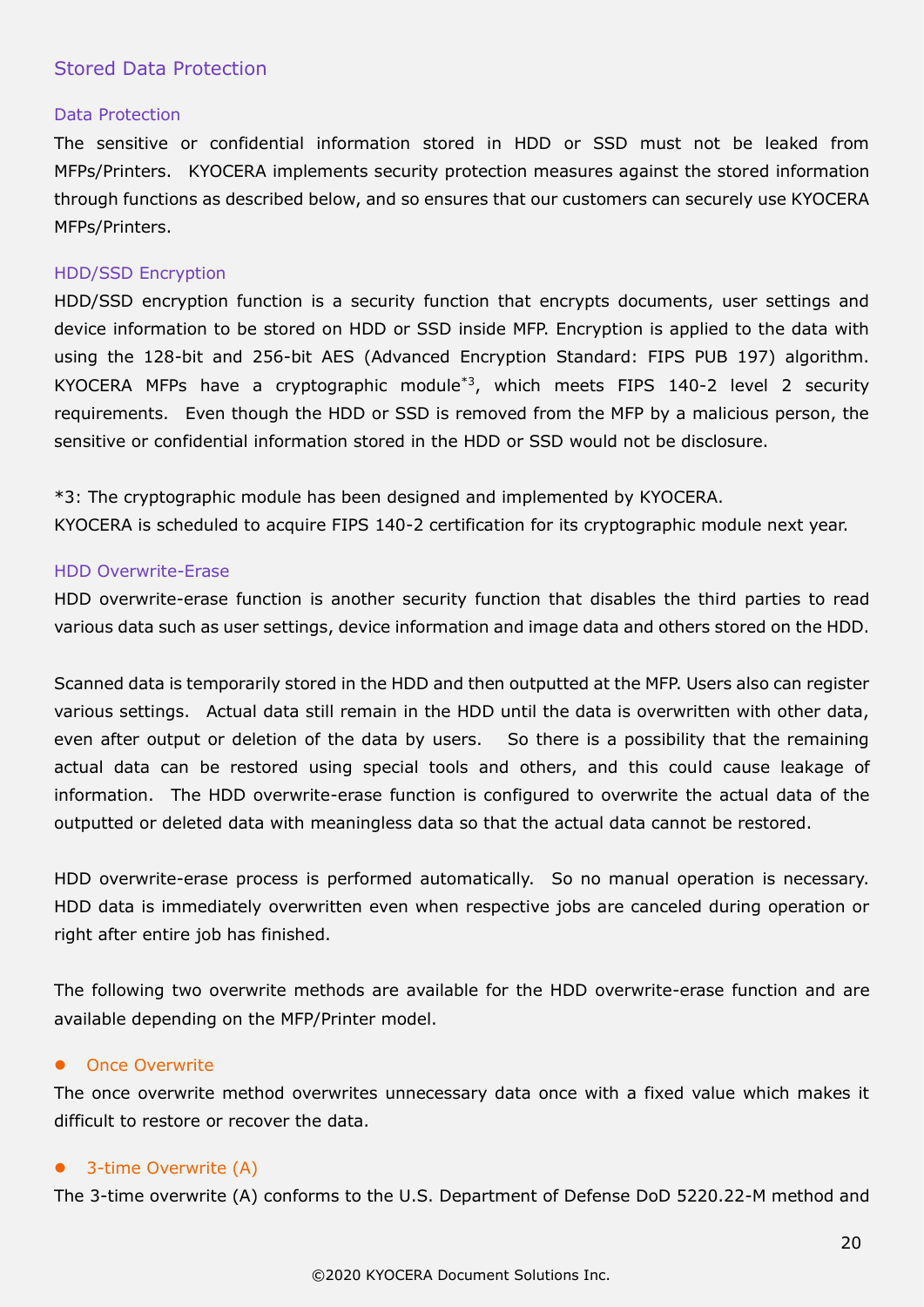overwrites the unwanted data of the HDD. The unwanted data is 1) overwritten with a fixed value, 2) overwritten with the value's complement, 3) overwritten with random data. Finally, the last pass is verified. It would be difficult to restore the completely erased data. (Figure 4)

When overwriting-erasing bulk data, the 3-time overwrite (A) method may take longer compared to the once overwrite method.



Figure 4

## <span id="page-20-0"></span>Trusted Platform Module (TPM)

Trusted Platform Module (TPM) is included in KYOCERA MFPs that can protect sensitive information such as image data and certificates. An encryption key used for encrypting the HDD is encrypted by a root encryption key contained in the TPM. The certificates are encrypted by the same root encryption key. The root encryption key is rigorously protected within the TPM so that it cannot be disclosed outside of the security chip. The HDD encryption key and the root encryption key are saved separately. Even if the HDD is removed from the MFP, data stored on the HDD cannot be leaked and is securely protected.

#### <span id="page-20-1"></span>Security Data Sanitization

At the MFPs/Printers' lease end or device end of life, in case that private, sensitive or confidential data still remain inside the MFPs/Printers, it could cause the residual data leakage to outside. To refrain from leaking the data, the "security data sanitization" is a security function that completely sanitizes the data retained inside the devices or the residual data, using the 3-time overwrite (A)\_ DoD 5220.22-M, the 7-time overwrite (A)\_DoD 5220.22-M ECE, or the 7-time overwrite (B) BSI/VSITR method as described below. (depending on the MFP/Printer model).

#### ● 3-time Overwrite (A)

The 3-time overwrite (A) conforms to the U.S. Department of Defense DoD 5220.22-M method and overwrites all data areas of the HDD. All data areas are overwritten with a fixed value, then overwritten with the complement of the fixed value, then overwritten with random data, and lastly, the data is verified. So even with a sophisticated restoration process, it would be difficult to restore the completely erased data. The data is overwritten three times, and then the data is verified once.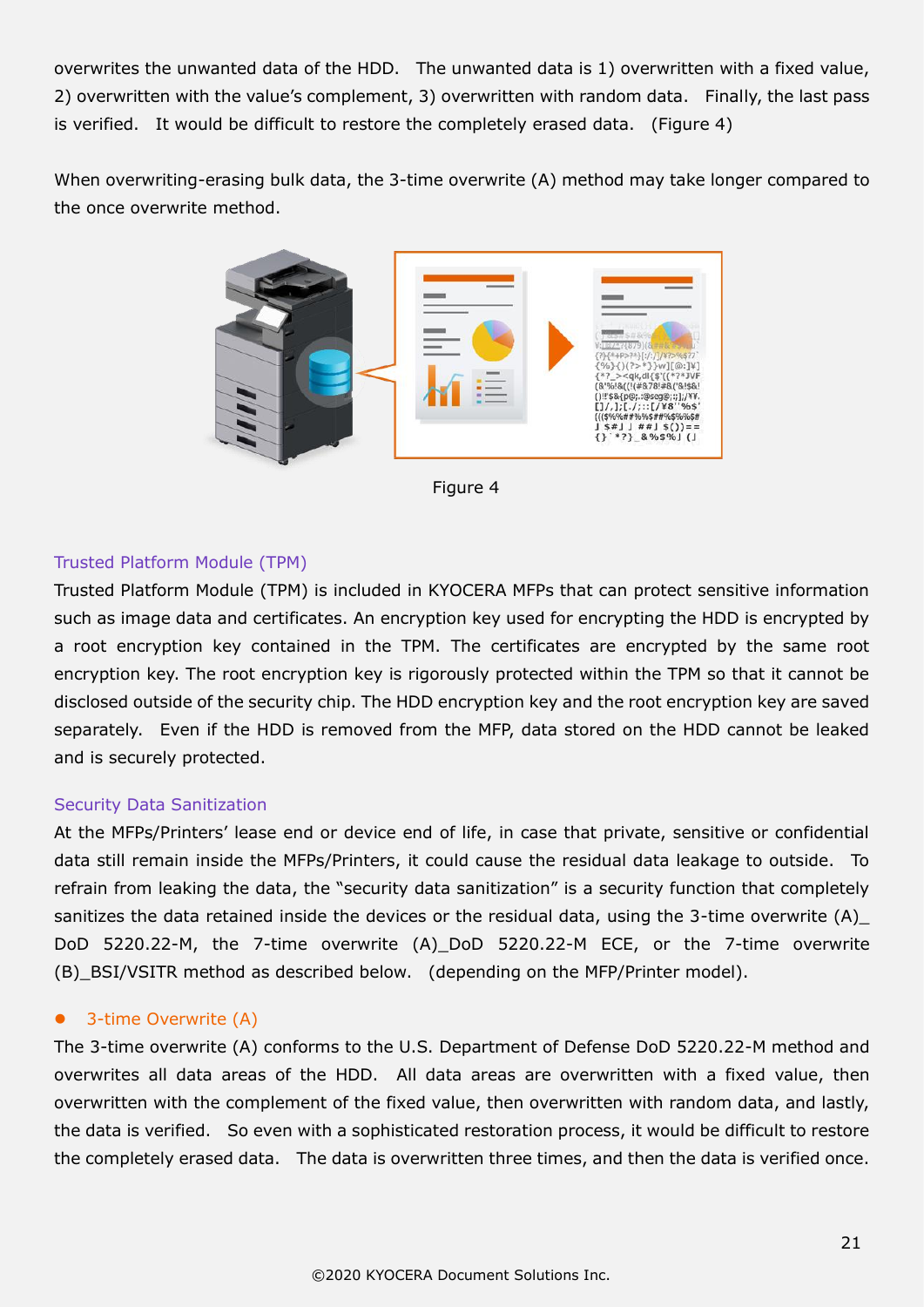#### ● 7-time Overwrite (A)

The 7-time overwrite (A) conforms to the U.S. Department of Defense DoD 5220.22-M ECE method and overwrites all data areas of the HDD. DoD 5220.22-M ECE is an extended variant of DoD 5220.22-M. All data areas are overwritten twice by the DoD 5220.22-M method and once with random data. So even with a sophisticated restoration process, it would be extremely difficult to restore the completely erased data. The data is overwritten seven times.

#### ● 7-time Overwrite (B)

The 7-time overwrite (B) conforms to the VSITR method defined by the German Federal Office for Information Security (BSI) and overwrites all data areas of the HDD. All data areas are overwritten with zero (0x00) and then with the fixed value (0xff). This will be performed three times repeatedly. Then the data areas will be overwritten with the fixed value (0xAA). So even with a sophisticated restoration process, it would be extremely difficult to restore the completely erased data. The data is overwritten seven times.

When overwriting-erasing bulk data, the 7-time overwrite (A) and (B) methods may take longer compared to the 3-time overwrite (A) method.

The security data sanitization function has the following features: a sanitization schedule timer that can be set to be sure to conduct sanitization at the scheduled time; notification prior to sanitization that notifies an administrator and a service person prior to the sanitization; a sanitization completion report (including the sanitized contents and the date of sanitization) that automatically prints upon completion of the data sanitization; a system lock after sanitization that disables users to use the MFPs/Printers after performing the sanitization. An administrator can set and execute the features. So device settings can revert back to factory default settings.

#### <span id="page-21-0"></span>Access Restriction

"User Box", "Job Box" and "FAX Box" that can store data can be created inside MFPs. Access to the data saved in the boxes can be restricted.

#### <span id="page-21-1"></span>User Box

Users can create the "User Box" to store data in MFPs. Box usage restriction, data retention period and password can be set for the respective boxes. (Figure 5)



Figure 5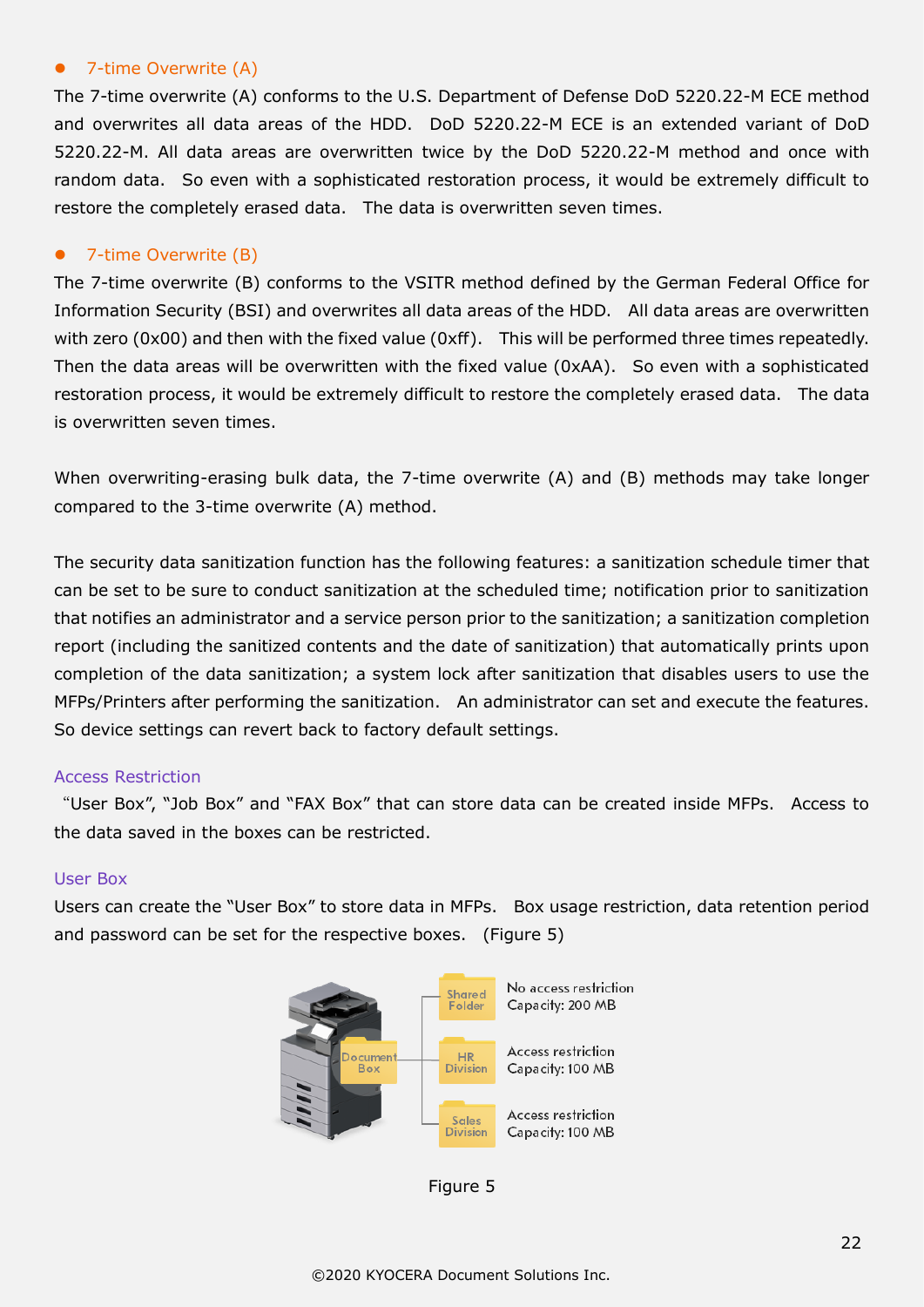#### Box Password

User who can gain access to a box can be restricted with a password. User is required to enter an appropriate password which is allowed to be set up to 16 characters (using the variety of characters including upper case letters, lower case letters, digits and special characters) in advance.

#### Box Usage Restriction

Box capacity usage can be restricted to manage HDD capacity.

#### Owner Setting

User box can only be accessed by a user who has registered as an owner for his/her own user box, and so cannot be accessed by unauthorized user. "Shared box" that is whether the box is shared or not can be set. If shared, even user who is not set as an owner can access to the box. Considering ease of use, the box can be efficiently protected against unauthorized access. Thus security is appropriately maintained.

#### Document Retention Period

After a certain period of time, document data stored can be automatically erased so that it does not have to be kept for long period of time. Therefore there would be only fewer chances for data leakage.

#### Timing of Deletion

Once print job is finished, document data stored in a box will be automatically deleted. So, the data deletion will not be forgotten. This prevents the data from being viewed by unauthorized third party.

#### <span id="page-22-0"></span>Job Box

Data for "Private Print", "Quick Copy", "Proof and Hold" and "Stored Job" can be stored in a Job Box, however the box can be neither deleted nor created by users. The box can be PIN code-protected. Thus access to the box is restricted. (Figure 6)





Data temporarily saved in a box for "Private Print", "Quick Copy" and "Proof and Hold" can be automatically deleted after the data has been stored for a specified time period. The data is kept only for a required period of time. So, the risk of data disclosure is highly reduced.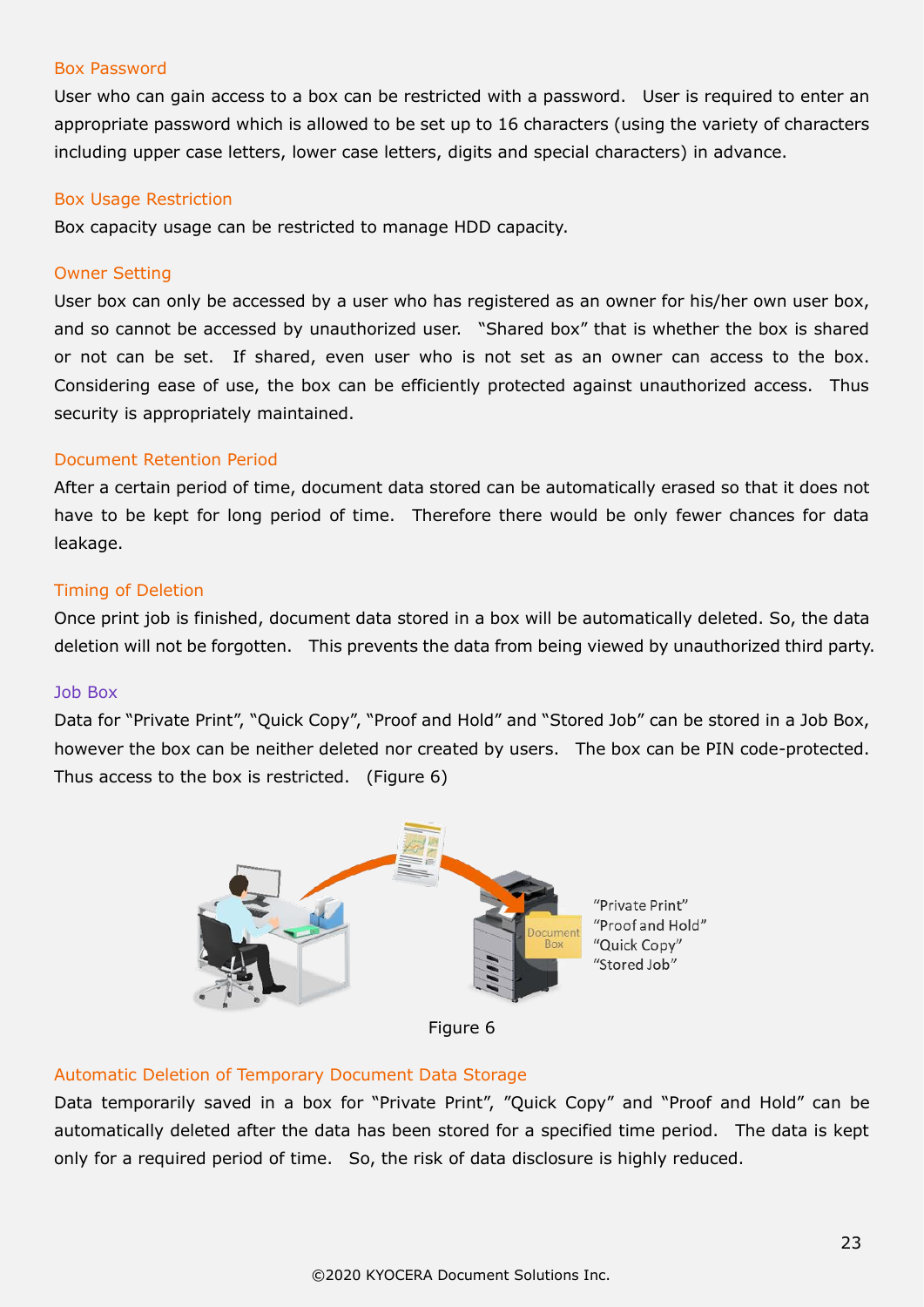#### <span id="page-23-0"></span>FAX Box

A box that stores fax received data, located inside MFP, is called "FAX Box". The fax received data can be stored in the fax box using a memory forward function. Also, the fax received data will be assigned to the respective boxes based on sender sub addresses or fax numbers so that prompt confirmation on important document can be easily made. The fax received data can be confirmed on a panel of MFP. Wanted fax can be printed out right away, whereas unwanted fax can be deleted. (Figure 7)



Figure 7

#### BOX Password

User who can gain access to a box can be restricted with a password. The user is required to enter an appropriate password which is allowed to be set up to 16 characters (using a variety of characters including upper case letters, lower case letters, digits and special characters) in advance.

#### Owner Setting

A box can only be accessed by a user who has registered as an owner for his/her own box, and so cannot be accessed by unauthorized user. "Shared box" that is whether the box is shared or not can be set. If shared, even user who is not set as an owner can access to the box. Considering maintaining conveniences, the box can be efficiently protected against unauthorized access. Thus security is appropriately maintained.

#### Timing of Deletion

Once the print job is finished, received data saved in a box can be automatically deleted. Otherwise, keeping data longer than necessary could create risks. Timely deletion would help maintain efficient security condition.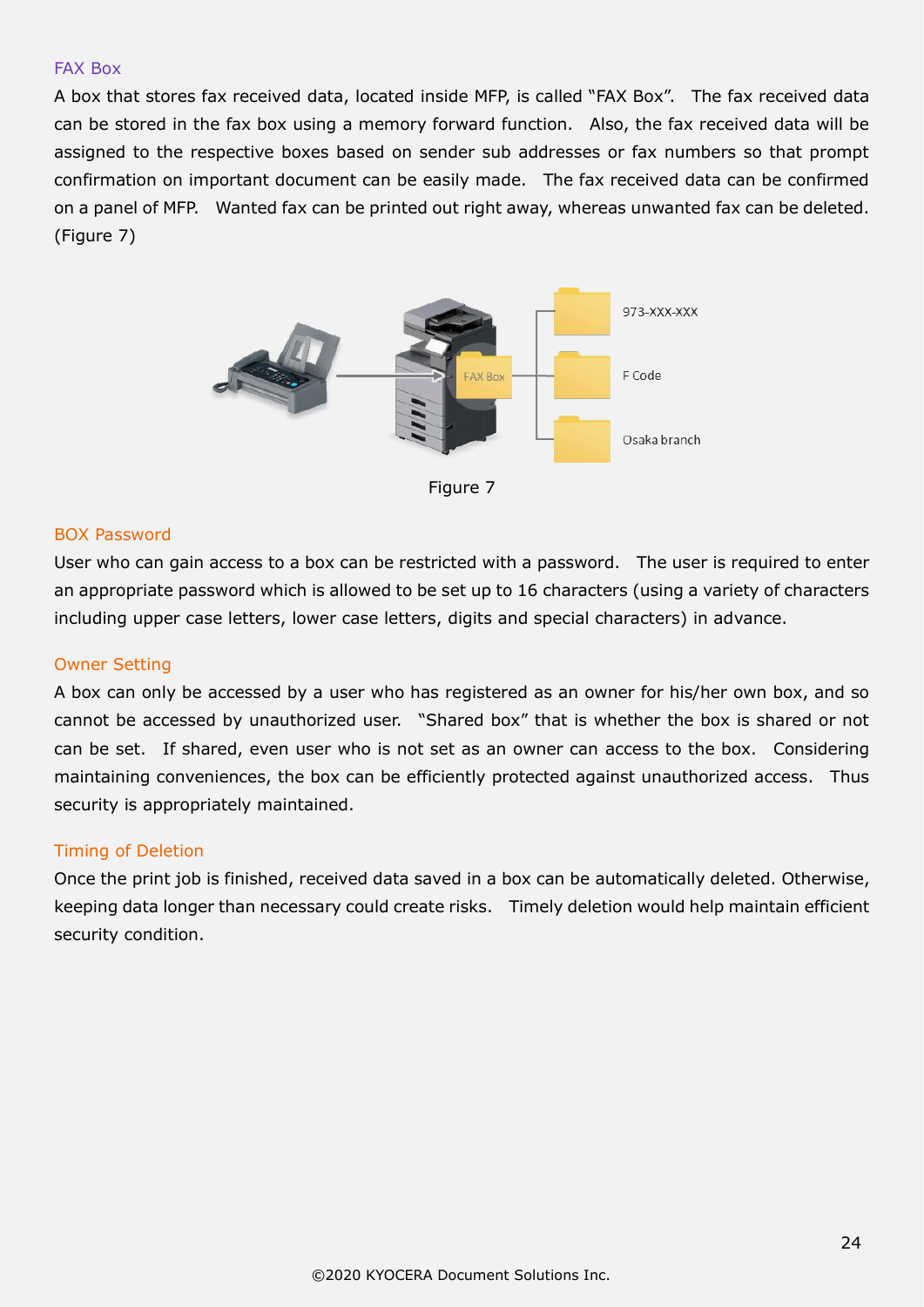## <span id="page-24-0"></span>Print Security

## <span id="page-24-1"></span>Secure Print

Secure print is a print function for MFPs/Printers. The secure print function can be used for printing company confidential documents or personal documents to refrain from leaving unattended printed documents with others or viewing them by other third people at the device.

#### <span id="page-24-2"></span>Private Print

Private print is a function that once holds a print job in MFPs/Printers sent from a PC until user enters his/her appropriate password through an operation panel of the MFPs/Printers. Application software requires the user to set an access code in the printer driver when sending a print job from the PC, and then the user is required to enter the appropriate access code from the panel of the device when printing a document. After printing is finished, the data will be erased. Even if main power switch is turned off before printing, the data will still be erased. This helps maintain relatively high security on the device.

#### <span id="page-24-3"></span>Unauthorized Copy Prevention

When coping, the following functions can prevent unauthorized copy by enhancing document security capabilities.

## <span id="page-24-4"></span>Text Stamp/Bates Stamp

Since text stamp function that shows importance of documentations at first sight is available, users can choose a few stamps such as "Confidential", "Do not duplicate" "Privacy", depending on a variety of stamps availability. Users even can edit the text stamp as they like. The bates stamp function "Serial Number" will print the serial number of the machine used for the print-out and the function "Numbering which will print page numbers in sequence onto the printed documents. In addition, the function "Date" and "User Name" is also available.

#### <span id="page-24-5"></span>Security Watermark

Document material can be embedded with a security watermark pattern or text. When printed material embedded with the pattern is copied, the security watermark pattern will be visible. This clearly indicates that the unauthorized copy was made. (Figure 8)



Figure 8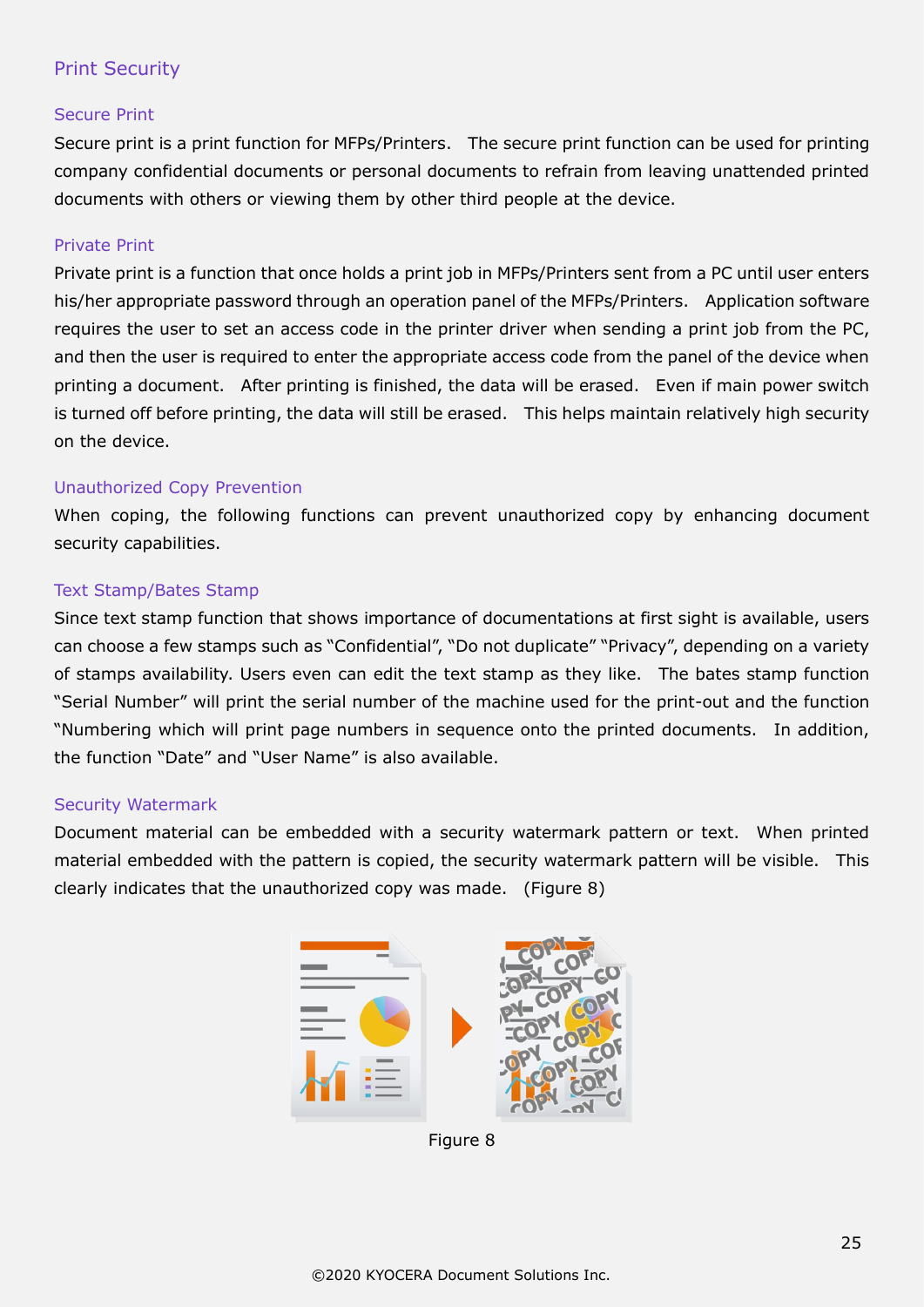## <span id="page-25-1"></span><span id="page-25-0"></span>FAX Security

#### FASEC (For Japan Only)

FASEC is a security guideline for facsimile communication enacted by Communication and Information network Association of JAPAN (CIAJ). The FASEC logo is applied to facsimile on MFPs, which has fax functions to meet the functional requirements that are to prevent; wrong transmission, wrong connection by dial tone detection, leaving unattended received fax sheets as well as to confirm if data is properly transmitted. KYOCERA fax security functions are complied with the functional requirements, and thus KYOCERA has obtained the logo for its MFPs.



#### <span id="page-25-2"></span>FAX Encrypted Communication

This is a communication method that original (data) is encrypted prior to sending at a sending side. So, image data in transit cannot be tapped by third parties. Thus, there is no way for the third parties to view and learn about the contents. The incoming data is first decrypted and then printed at a receiving side. This is relatively effective communication method when transmitting sensitive and confidential documents that must not be disclosed to them.

This is only available between KYOCERA devices which support the same encrypted communication function.

The same encryption key is used for encrypting/decrypting the original communication data at the sending and receiving side (device). When the keys are not identical at the sending and receiving side (device), encrypted communication cannot be performed. Therefore, the two parties (i.e. sending and receiving side) have to mutually determine and register the same encryption key, respectively in advance prior to encrypted communication.

#### <span id="page-25-3"></span>Send/Receive Restriction

This is a function that enables the device to send/receive fax only if the predetermined communication condition (i.e. permitted fax number and permitted ID number) are met. The function enables to restrict fax destination for communication. When reception restriction is applied to a rejection list, inbound fax sent from a sender registered on a rejection fax number list as well as who do not register their local fax number will be rejected. As for fax transmissions, faxes can only be transmitted to destinations registered on a permitted telephone list and an address book.

#### <span id="page-25-4"></span>Wrong Transmission Prevention

To prevent important documents from being transmitted to the wrong destinations, users will be prompted to enter recipient's fax numbers twice prior to fax transmissions. The wrong transmission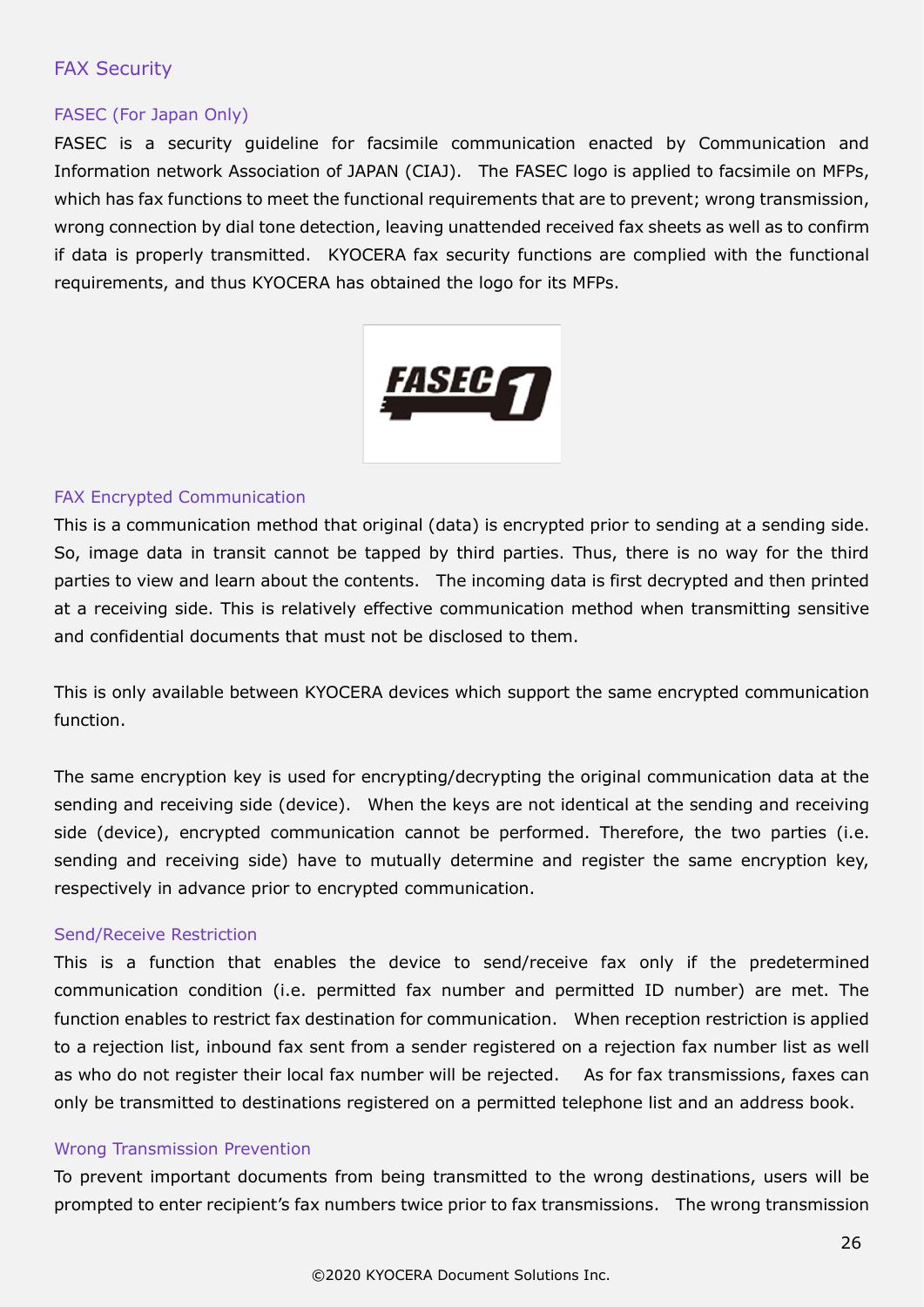prevention function can be set for an address book, ten-keys and speed dial. In addition, the function prohibits recalling address destinations. The previous destination is not maintained and thus prevents transmitting another document to the previous send destination. This is also effective in preventing information leakage because the destinations cannot be viewed by other people. Furthermore, the destination information will be deleted right after logout when user authentication is on.

#### <span id="page-26-0"></span>Confirmation Entry

Users will be prompted to enter the same fax number twice for confirmation when they wish to send a fax by specifying the fax number to directly enter with numeric keys. The send destination will be enabled only when the same fax number entries twice are confirmed. This prevents wrong transmissions by pressing wrong keys. The function can be set by users.

## <span id="page-26-1"></span>Prohibition of FAX Number Direct Entry with Numeric Keys

Direct entry with numeric keys through the operational panel for fax transmission can be restricted. This function allows users to transmit faxes only to the send destinations registered on a destination list. So users will not be able to send faxes except the recipients listed on the address book and one-touch keys. This helps prevent wrong transmissions caused by entering wrong fax numbers and unauthorized usage.

#### <span id="page-26-2"></span>Destination Confirmation Prior to Transmission

Upon pressing [Start] key, the send destinations will be displayed on the screen for users to check when the destination confirmation prior to transmission function is set. The completion confirmation key would not be enabled unless all the destinations had been displayed on the screen. Since users can re-confirm the destinations before sending faxes, the function will be able to help prevent wrong transmissions.

#### <span id="page-26-3"></span>Use Prohibition Time

This is a security function with the capability to set a time period which prohibits printing received faxes. When the use prohibition time is set, all operations including printing, copy, print, received mail or USB, transmission and network fax transmission as well as printing fax in the specified period will be prohibited. This is PIN code-protected and can also be temporarily canceled. This prevents unauthorized use of MFPs like printing data during night time with less people.

#### <span id="page-26-4"></span>Sub Address Communication

Sub Address Communication is a communication function that sends/receives data with a sub address and a password, which are complied with the recommendation from ITU-T (International Telecommunication Union Telecommunication Standardization Sector). Sub address communication function enables communications with other company's machines as well, such as confidential communication (i.e. communication to send to the certain box of the receiving machine) or polling communication (i.e. communication to receive the original on the sending machine through operation from the receiving machine) which used to be available only for KYOCERA machines. When the sub address communication function is used, for example the incoming data will be saved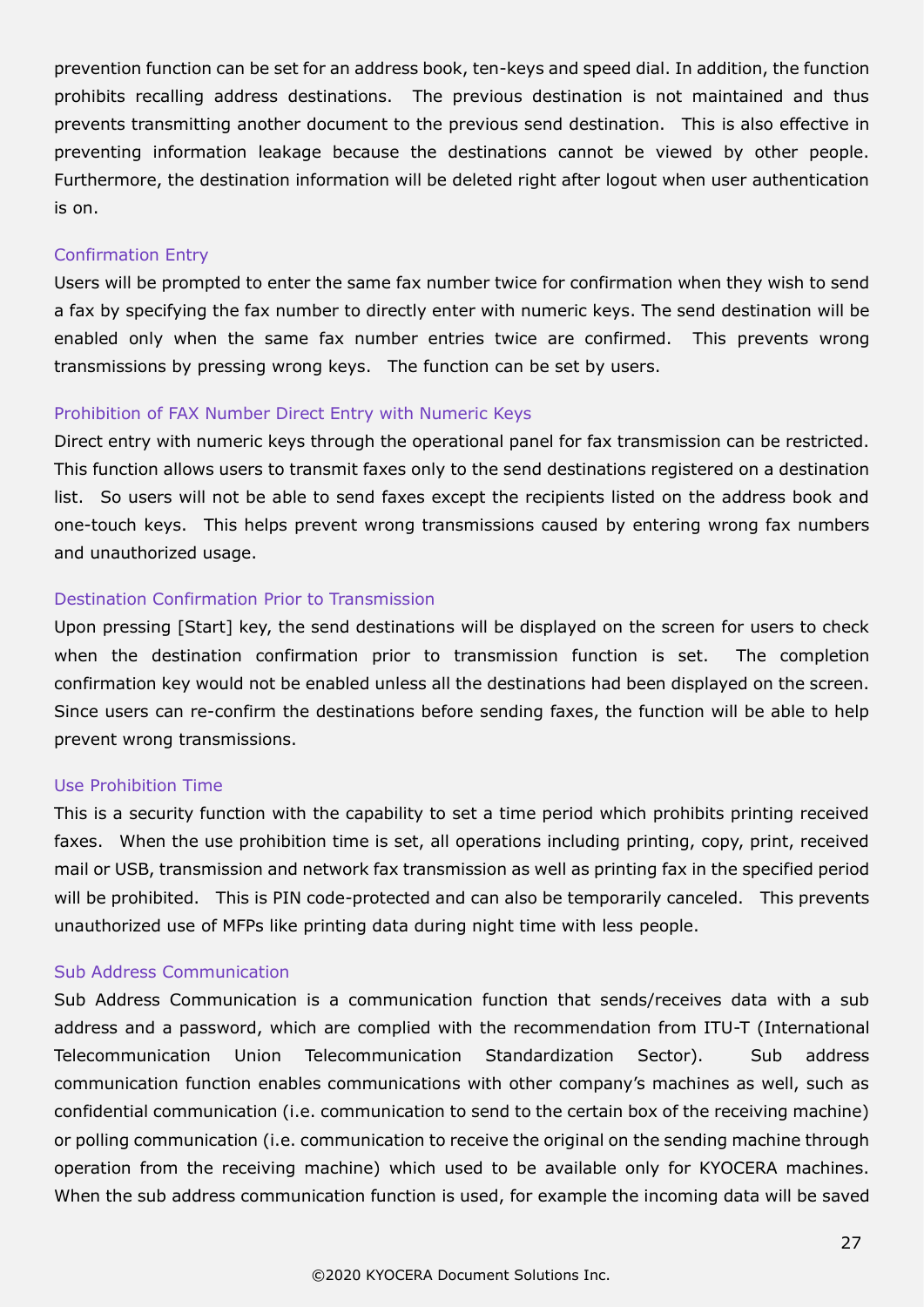in the sub address box. So, the function will be able to help perform relatively secure communications.

#### <span id="page-27-0"></span>Sub Address Confidential Transmission (Send/Receive)

After sub address confidential box is created in the recipient machine, an important document, which must not be disclosed to other people, can be sent to the box with keeping confidentiality by identifying a sub-address and a password. The received document is saved in the box registered in advance without printing immediately upon reception. Thus the received data can be printed without being viewed by anyone.

#### <span id="page-27-1"></span>Sub-Address Bulletin Board Transmission (Send/Receive)

When recipient machines support the sub address bulletin board transmission function, user's documentation will be securely transmitted without information leakage.

#### <span id="page-27-2"></span>Memory Forward

With this function, the received images can be forwarded to other fax machines or computers, or printed as well, upon fax reception. When the forward setting is on, all incoming images will be able to be forwarded to the predetermined addresses (destinations). This can be applied to another fax, sending mail, SMB (sendfile) and FTP sending. Also, received images can be forwarded to the box being set in MFP, and then stored. This prevents unattended (received) fax sheets left on the tray of the device. (Figure 9)





## <span id="page-27-3"></span>Security Measures Against Unauthorized Access

The fax function and network function are structurally separated. Incoming data via a telephone line are processed by the fax function. The structure prevents unauthorized access from the telephone line into the network via a fax function, which operates on a MFP.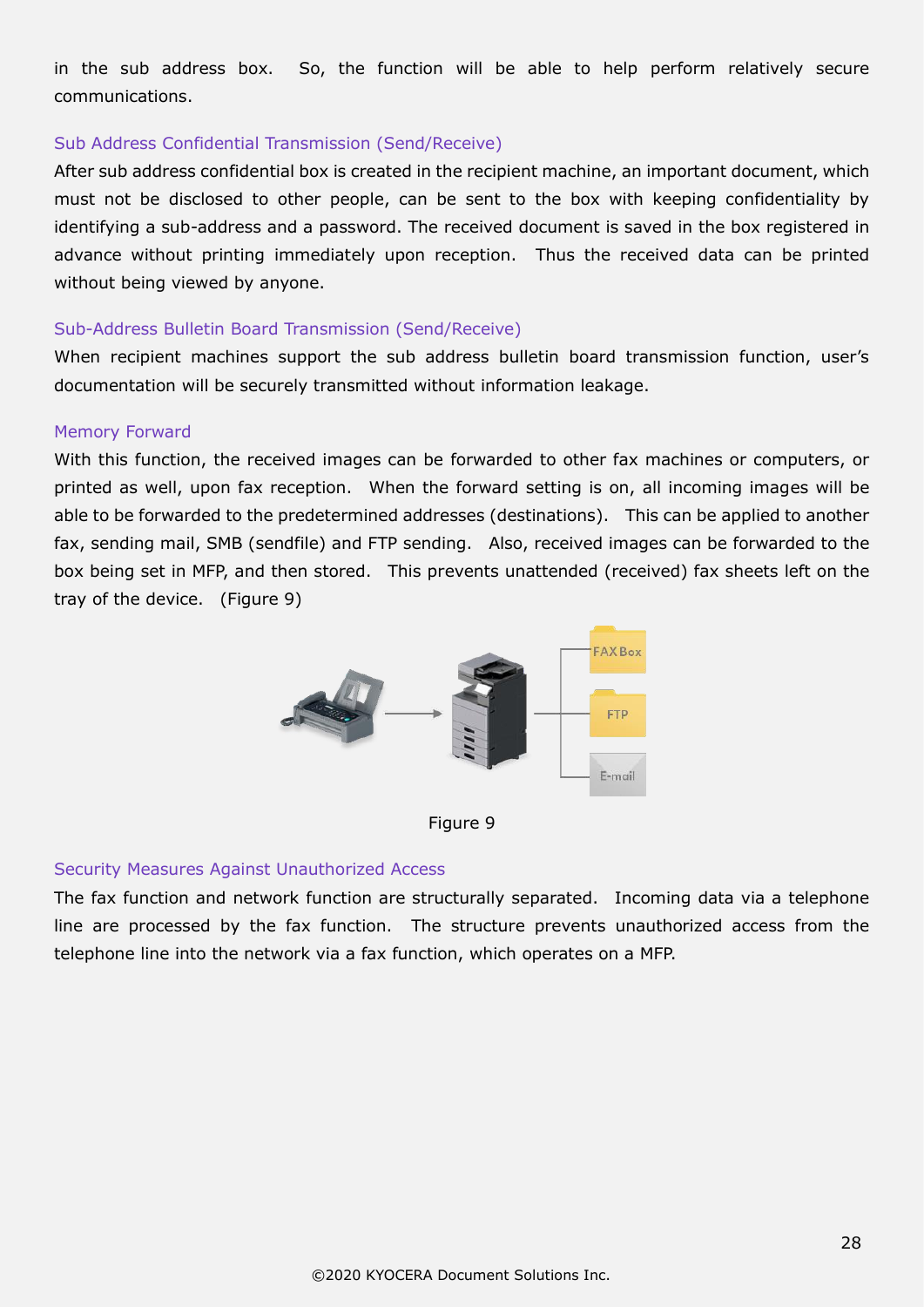## <span id="page-28-1"></span><span id="page-28-0"></span>Send Security

#### Destination Confirmation Prior to Send

Users can confirm on the send destination (i.e. address numbers) and subject on the screen before sending. Thus, this helps prevent sending to the wrong address. The information can always be shown on the operational panel prior to sending as user set.

#### <span id="page-28-2"></span>Prohibition of Broadcast Transmission

Broadcast Transmission is a function that transmits the same document to the plural destinations by one-time operation. This function enables administrators to set prohibition or permission. When setting prohibition, the group including 2 or more send destinations cannot be selected. This prevents transmission to the unintended destinations caused by unintentionally adding send destinations to the group.

#### <span id="page-28-3"></span>New (Address) Destination Entry

Direct entry through the operational panel is restricted so that the destinations registered earlier on the destination list such as an address book or one-touch keys, can only be the designated destinations. This effectively prevents unauthorized use or wrong sending caused by wrong fax number entry.

#### <span id="page-28-4"></span>Encrypted PDF

The Encrypted PDF function enables users to choose PDF file or high-compressed PDF for the file format, and securely protects the scanned data by encrypting and setting password. Restriction can be applied when opening, printing, or modifying the received PDF file by entering the correct password.

#### <span id="page-28-5"></span>Digital Signature to File

This feature enables users to enhance security by adding a digital signature to files.

A device certificate and a private/public key pair are registered in the KYOCERA MFP in advance. After scanning, the device certificate and the key pair are used to generate a digital signature and then a file with the digital signature is generated by the MFP.

This process gives the recipient the ability to verify which MFP generated the file with the digital signature, and whether the file has been altered after generating the file with the digital signature.

#### <span id="page-28-6"></span>FTP Encrypted Send

The FTP Encrypted Send is performed using TLS to encrypt the communication channel. Thus data in transit maintains secure. This can highly minimize risks of modifying data in transit or wiretapping.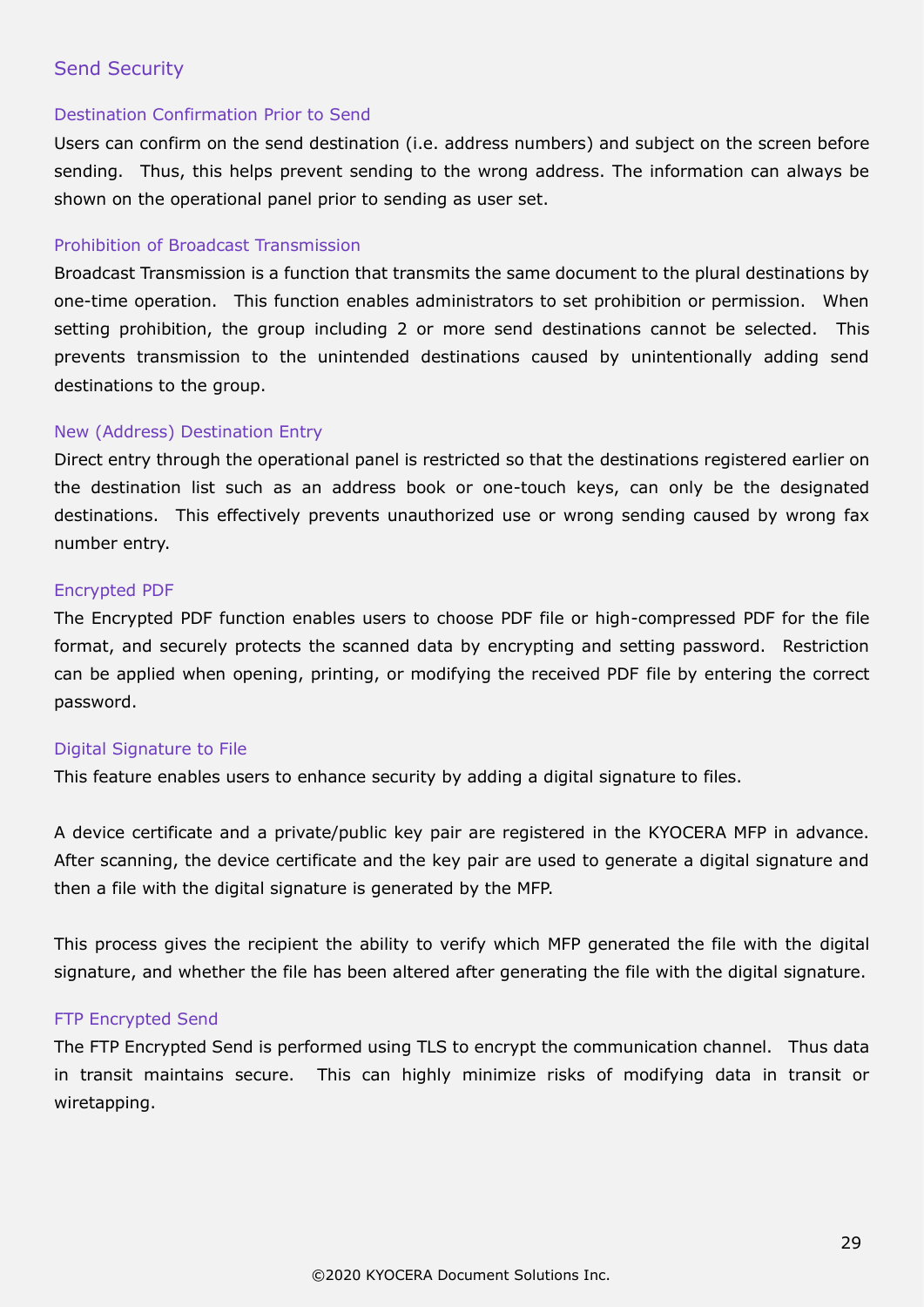## <span id="page-29-1"></span><span id="page-29-0"></span>Device Management

#### Job Management

Information concerning jobs in queue or logs can be checked at the device. Four types of status including "Print Job", "Send Job", "Stored Job" and "Reserved Job", and three types of job log including "Print job", "Send Job" and "Stored Job" can be available. Detailed information for specified job like user name, time and destination, can be referred and used to help trace as needed. Also, when printing job using printer driver, whether or not the file is used for job name, can be set. (Figure 10)

| <b>Status</b>                               | Log                                  |                  |                           |         |
|---------------------------------------------|--------------------------------------|------------------|---------------------------|---------|
| All<br>Job Type<br>$\prec$                  |                                      |                  |                           |         |
| Job No.<br><b>End Date</b>                  | <b>Type</b><br><b>Job Name</b>       | <b>User Name</b> | <b>Result</b>             |         |
| 01/25 14:38<br>003610                       | G<br>doc20200125143199 Hanako, Osaka |                  | Completed                 |         |
| 01/25 14:32<br>003609                       | G<br>doc20200125143034 Taro, Kyocera |                  | Error                     |         |
| 01/25 14:30<br>003608                       | G<br>doc20200125142458 Murray, Alex  |                  | Completed                 | 1/20    |
| 01/25 14:22<br>003607                       | G<br>doc20200125142310 Isaac, Adam   |                  | Completed                 |         |
| 01/2514:14 <br>003606                       | doc20200125142253 Murray, Alex<br>G  |                  | Completed                 |         |
|                                             |                                      |                  | <b>Detail</b>             |         |
| <b>Sending Jobs</b><br><b>Printing Jobs</b> | <b>Storing Jobs</b>                  | Device/          | Paper/<br><b>Supplies</b> | e Close |

Figure 10

#### <span id="page-29-2"></span>Authorization to Refer Job Information

The Job Log Reference Screen can be switched corresponding to the user's authorization. Authorization to refer to job information and fax transmission log are set for the detailed job status information and job log, respectively. When user authentication is on, only user can view and check his/her own job log information. All job jog information is displayed on the screen after login as an administrator.

#### <span id="page-29-3"></span>Audit Log

Audit log for MFPs/Printers can be obtained. A record of operating the device with user name, date & time and its result can be checked. Audit log includes login log, device log and security communication error log. By referring to the log, the administrator of the MFPs/Printers can check if the device is securely used or not exposed to risks.

#### <span id="page-29-4"></span>Login Log

User authentication login log can be stored. In the event of unauthorized operation, alteration or leakage of documentations in the MFPs/Printers, login log is used to investigate and help trace the unauthorized access.

#### <span id="page-29-5"></span>Device Log

FW update and setting changes on MFPs/Printers can be logged. The contents being changed from system menu by the administrator will be recorded as well.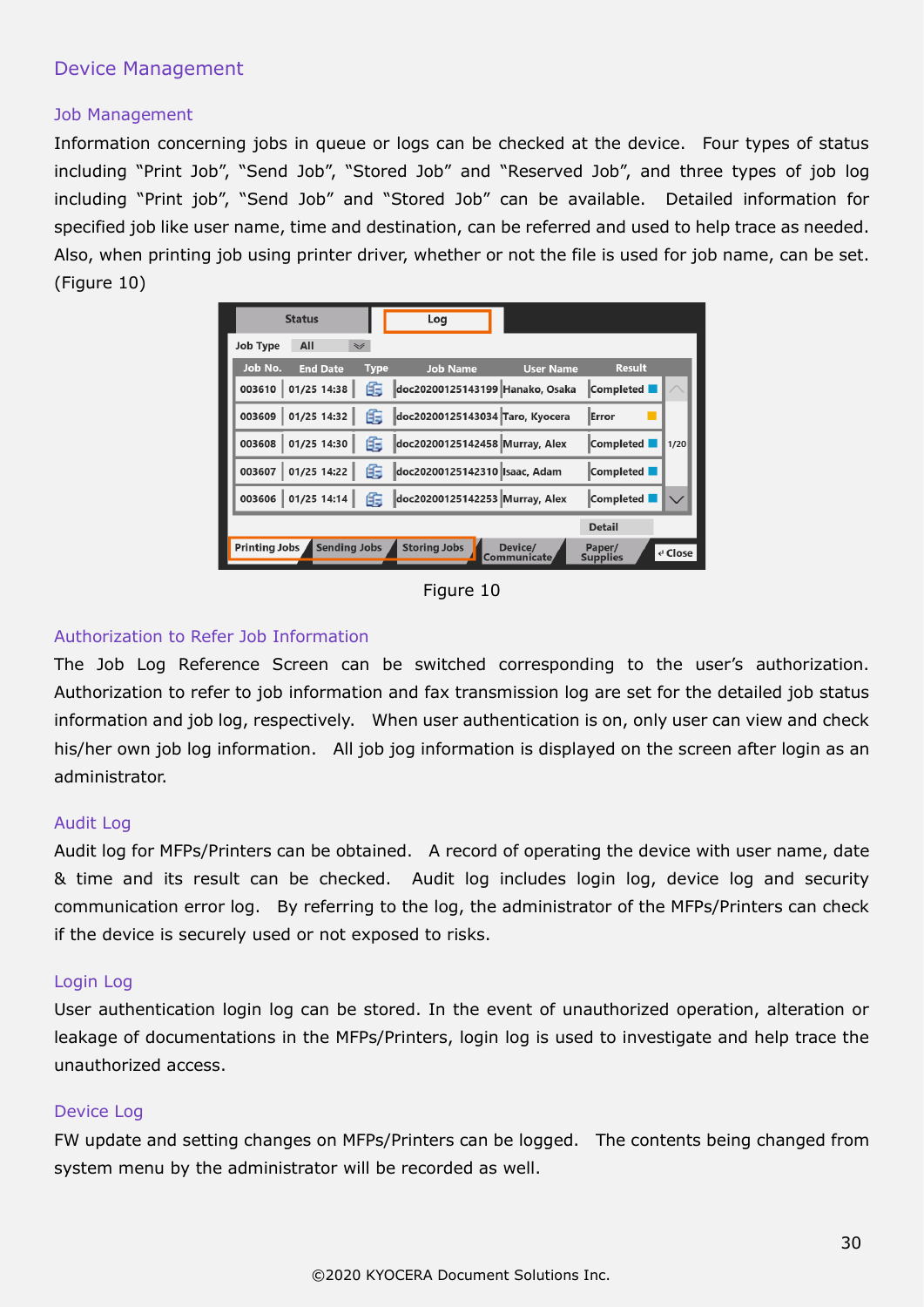#### <span id="page-30-0"></span>Security Communication Error Log

Administrator can confirm if the network communication is properly performed by checking the security network communication error log. In the event that a record of frequent communication failures is found, the potential unauthorized access will be able to be investigated.

#### <span id="page-30-1"></span>Log Management

The Log Management helps manage audit log and job log, and will be used to help trace the potential source of the security incidents.

#### <span id="page-30-2"></span>Send Job Log (e-mail address)

The respective logs can be sent by e-mail to the e-mail address specified by the administrator when the number of the logs reaches a predetermined number.

#### <span id="page-30-3"></span>Syslog

Using the syslog protocol, an audit log for MFPs/Printers can be sent to a SIEM (Security Information and Event Management) server<sup>\*4</sup> in real-time. The audit log can be collected and centrally managed. In addition, potential security threats can be immediately detected and analyzed. When unauthorized access attempts come from the third parties, or unauthorized changes are made to device settings, or abnormalities such as data leaks are detected, a notification is sent to an administrator. This mitigates security risks and reduces the burden on the administrator, improving security reliability and the administrator's operational efficiency.

\*4: The SIEM server must be configured in the user's environment.

## <span id="page-30-4"></span>Integrity Verification of the Security Functions

The following functions are used to verify the integrity of the security functions on our products. This is used to verify if the execution modules of the security functions have not been altered and have been properly working. Similarly, data integrity that the security functions use can be verified.

#### <span id="page-30-5"></span>Digitally-Signed Firmware

Digital signature is attached to the firmware to ensure its validity. The firmware controls the operation of MFPs/Printers. The digitally-signed firmware prevents alteration by malicious persons. MFPs/Printers can be protected against damage and unauthorized use as stepping stones for intrusion into networks.

#### <span id="page-30-6"></span>Secure Boot

Secure Boot is a feature that makes sure that an MFP starts up with using the authorized firmware before execution. Firmware validity can be verified by applying a digital signature to the firmware. When the MFP starts up, the firmware is deployed on the RAM. At this time, it is confirmed that the hash value of the firmware uploaded to the MFP and the hash value created from the signature are the same. Even if a malicious person creates unauthorized firmware, it cannot pass through the validity verification using the digital signature. Therefore, even if a firmware is altered by a malicious person, it can never be executed. The Secure Boot prevents the destruction of the devices by using the MFP as a stepping stone.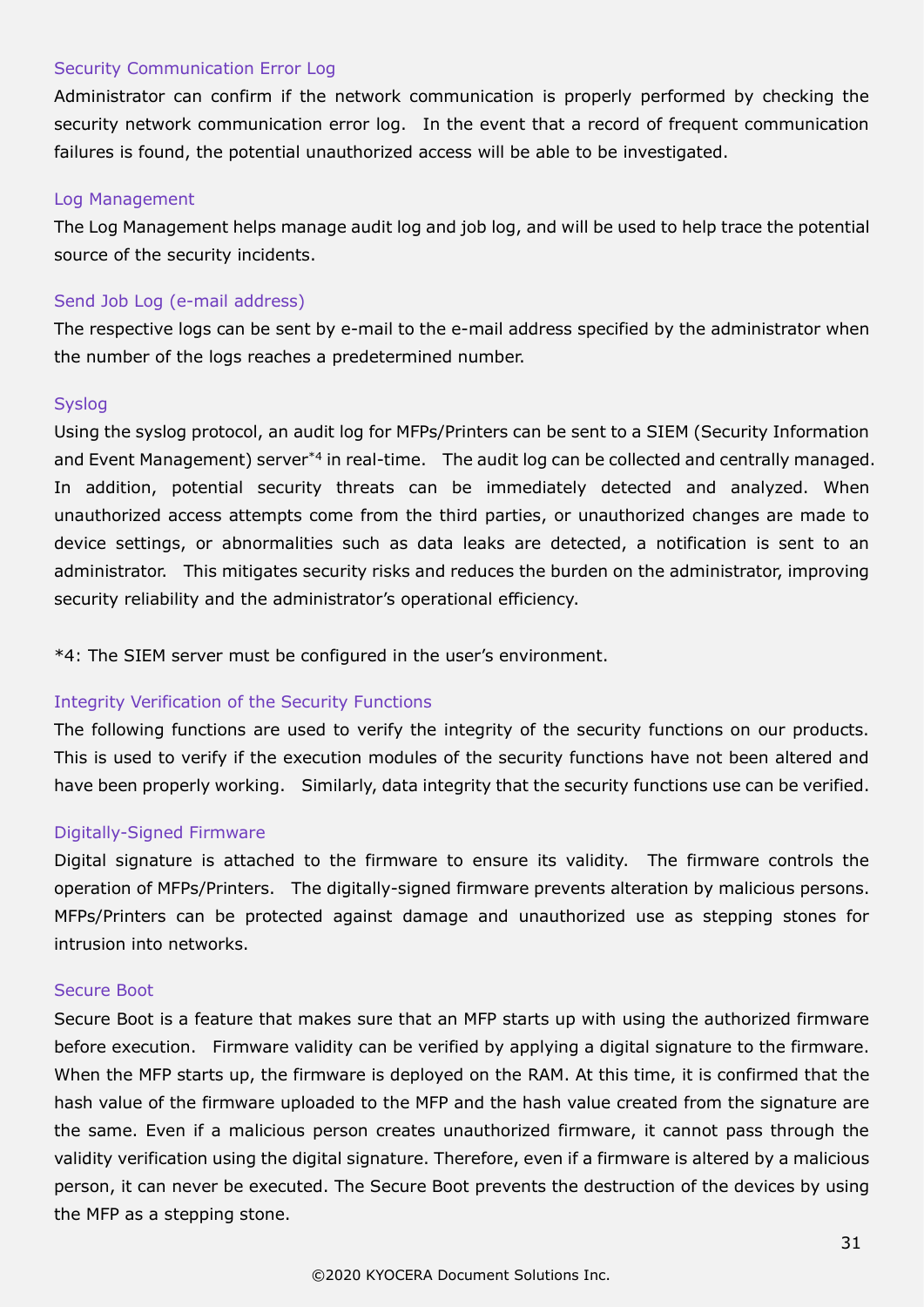#### <span id="page-31-0"></span>Run Time Integrity Check (RTIC)

Run Time Integrity Check is a feature that regularly verifies if the validity of the firmware is maintained during the operation of the MFP without altering the firmware deployed on RAM after the MFP starts up. Even if the firmware is maliciously re-written, it can be detected and a warning is issued as a system error. RTIC can be expected to be more effective as a security measure against firmware alteration when used with the Secure Boot feature.

#### <span id="page-31-1"></span>Usage Restriction

The following usage restrictions can be applied to the KYOCERA MFPs/Printers. Since operations on the MFPs/Printers can be restricted, access to data stored on the MFPs/Printers will be able to be restricted as well.

#### <span id="page-31-2"></span>Interface Block

Access through the device's interface such as USB device, USB host, Optional Interface (Slot 1) and Optional Interface (Slot 2) can each be blocked. Network interface can be restricted on a protocol basis.

#### <span id="page-31-3"></span>USB Storage Class Logical Block

When a USB memory is connected to a USB port of MFPs/Printers, risks for data leakage or unauthorized access to data on the MFPs/Printers can exist. Administrator can enable the USB storage class feature to be turned off (disabled), but still allows using ID card reader connected to a USB host interface of the MFPs/Printers. On the other hand, KYOCERA MFPs/Printers have the feature that can restrict usage for the USB memory, even if the USB memory is inserted into the USB host interface of the MFPs/Printers. This prevents data leakage from the USB interface via USB memory as well as viruses from spreading.

#### <span id="page-31-4"></span>Operational Panel Lock

Operation through the operational panel of MFPs/Printers can be restricted. Partial Lock function has three stages that are; setting concerning input/output through the panel, setting concerning job execution and setting concerning papers. Settings, which are associated with prohibition level that administrator wishes, are enabled. The operational panel lock has ability to prohibit a system menu operation and a job cancelation operation. This prevents unauthorized operations on MFPs/Printers